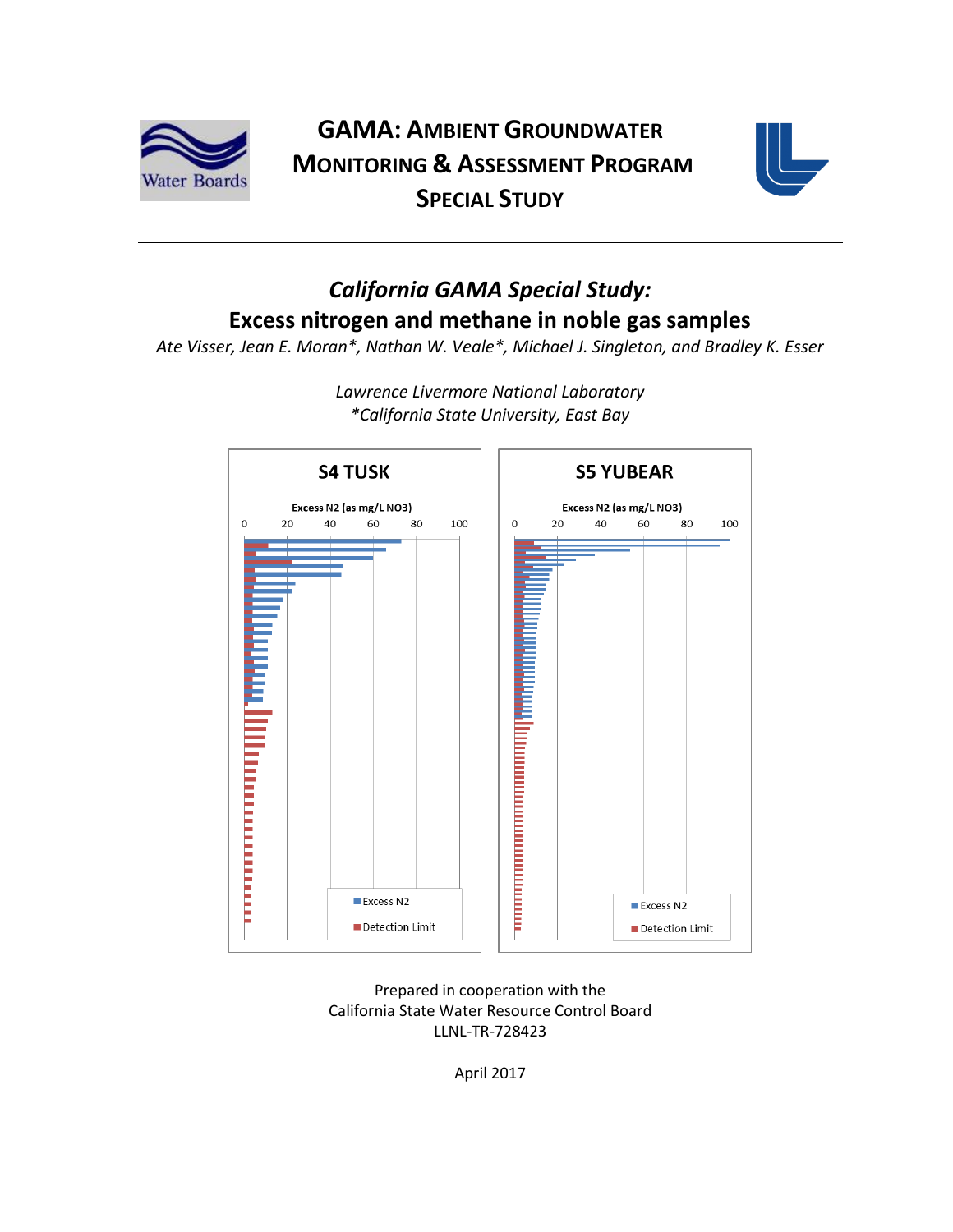*Suggested citation:*

*Ate Visser, Jean E. Moran, Nathan W. Veale, Michael J. Singleton, and Bradley K. Esser* (2017) **California GAMA Special Study: Excess nitrogen and methane in noble gas samples**. Lawrence Livermore National Laboratory LLNL-TR-728423, 19 pp.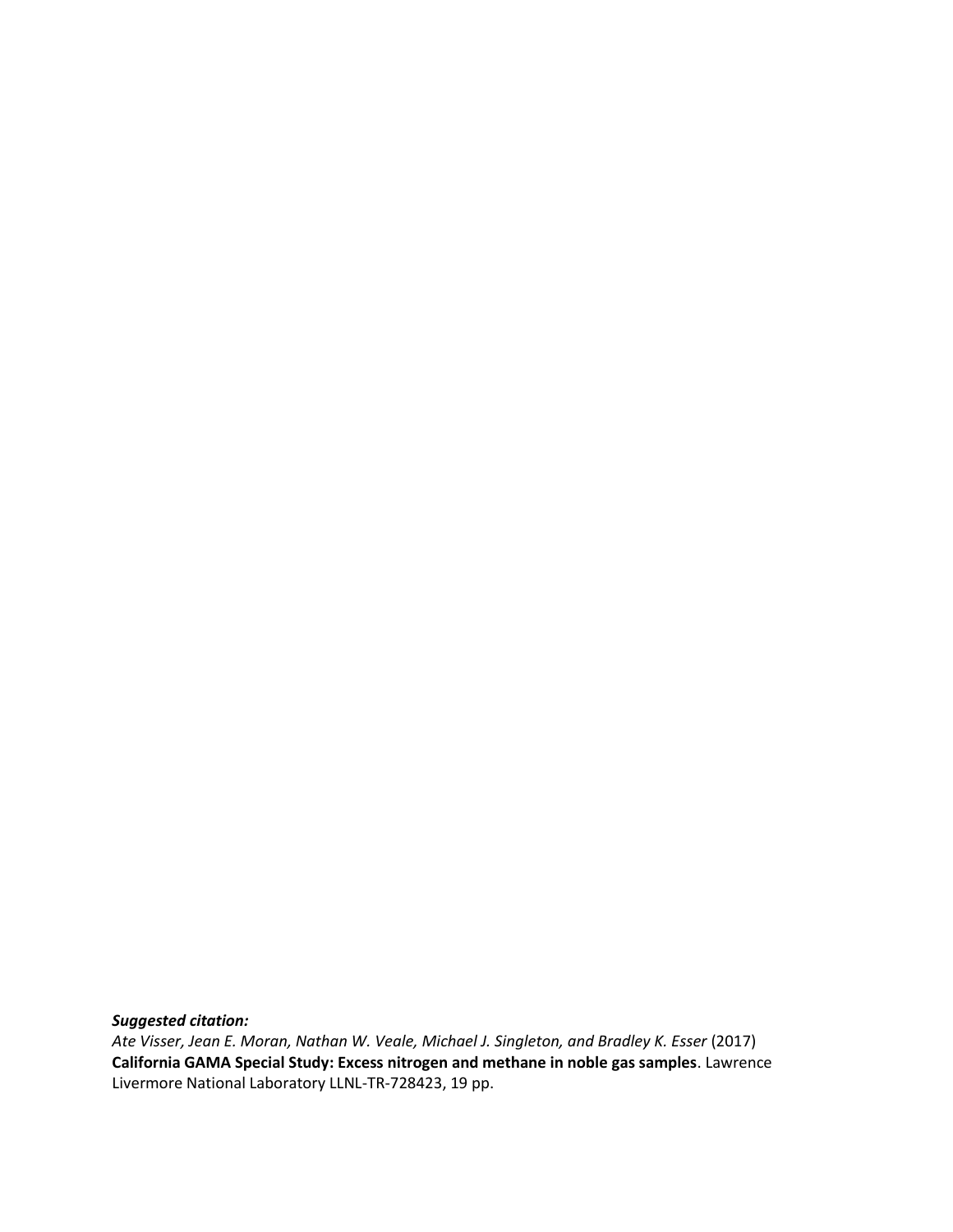#### **California GAMA Special Study: Excess nitrogen and methane in noble gas samples**

A. Visser, J. E. Moran\*, N.W. Veale\*, M. J. Singleton, and B. K. Esser: *Lawrence Livermore National Laboratory, \*California State University-East Bay Prepared in cooperation with the State Water Resources Control Board*

#### **Key Points**

- The analytical capability of the Noble Gas Mass Spectrometer was extended to include measurement of the concentrations of dissolved abundant gases, nitrogen  $(N_2)$ , carbon dioxide (CO<sub>2</sub>), methane (CH<sub>4</sub>) and ethane (C<sub>2</sub>H<sub>6</sub>).
- Concentrations are measured during routine noble gas measurements with no additional sample preparation effort, within the same analysis time and at no additional cost.
- $\bullet$  Based on more than 200 measurements of N<sub>2</sub>/Ar ratios, calculated excess nitrogen values show that saturated zone denitrification appears to be a widespread process in California groundwater.
- Denitrification is more common under dairy operations, especially when high concentrations of agricultural nitrate are present in groundwater, possibly enabled by higher availability of electron donors in the form of dissolved organic carbon from animal manure.
- The nitrate isotopic composition is a record of both unsaturated zone and saturated zone denitrification, and does not correlate with excess  $N_2$  (which is only preserved in the saturated zone), as demonstrated in a subset of samples from the UC Davis Domestic well study.
- Methane was detected in groundwater samples at concentrations of up to 88 mg/L.
- Ethane was not detected at concentrations greater than 160  $\mu$ g C<sub>2</sub>H<sub>6</sub> /L, indicating that the source of measured methane was likely of biological origin and not related to oil and gas production.

*Ate Visser, Jean E. Moran, Nathan W. Veale, Michael J. Singleton, and Bradley K. Esser* (2017) **California GAMA Special Study: Excess nitrogen and methane in noble gas samples**. Lawrence Livermore National Laboratory LLNL-TR-728423, 21 pp.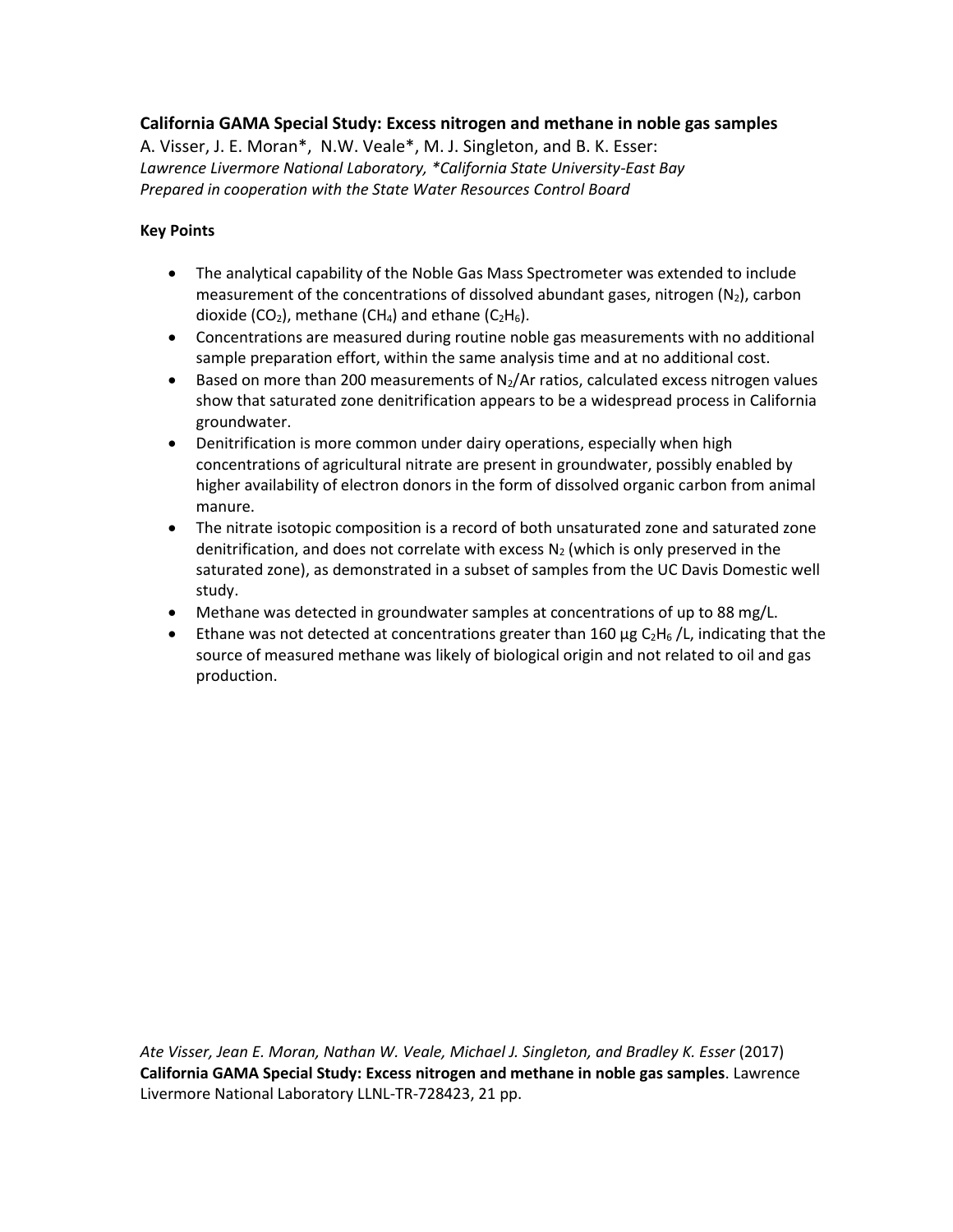#### California GAMA Special Study: Excess nitrogen and methane in noble gas samples

A. Visser, J. E. Moran\*, N.W. Veale\*, M. J. Singleton, and B. K. Esser: Lawrence Livermore National Laboratory, \*California State University-East Bay Prepared in cooperation with the State Water Resources Control Board

#### **Table of Contents**

| 2.1<br>2.2                                                 |                                                                                  |                         |  |  |  |  |
|------------------------------------------------------------|----------------------------------------------------------------------------------|-------------------------|--|--|--|--|
| 3.1<br>3.2<br>3.3<br>3.4                                   | Archived Priority Basin Samples from the Upper Santa Ana Watershed Study Unit  5 |                         |  |  |  |  |
| 3.5<br>3.6                                                 |                                                                                  |                         |  |  |  |  |
|                                                            |                                                                                  |                         |  |  |  |  |
|                                                            |                                                                                  |                         |  |  |  |  |
| Appendix: Design and Calibration of Nitrogen, Methane<br>6 |                                                                                  |                         |  |  |  |  |
| 6.1<br>6.2<br>6.3<br>6.4<br>6.5                            |                                                                                  |                         |  |  |  |  |
|                                                            |                                                                                  | 6.5.1<br>6.5.2<br>6.5.3 |  |  |  |  |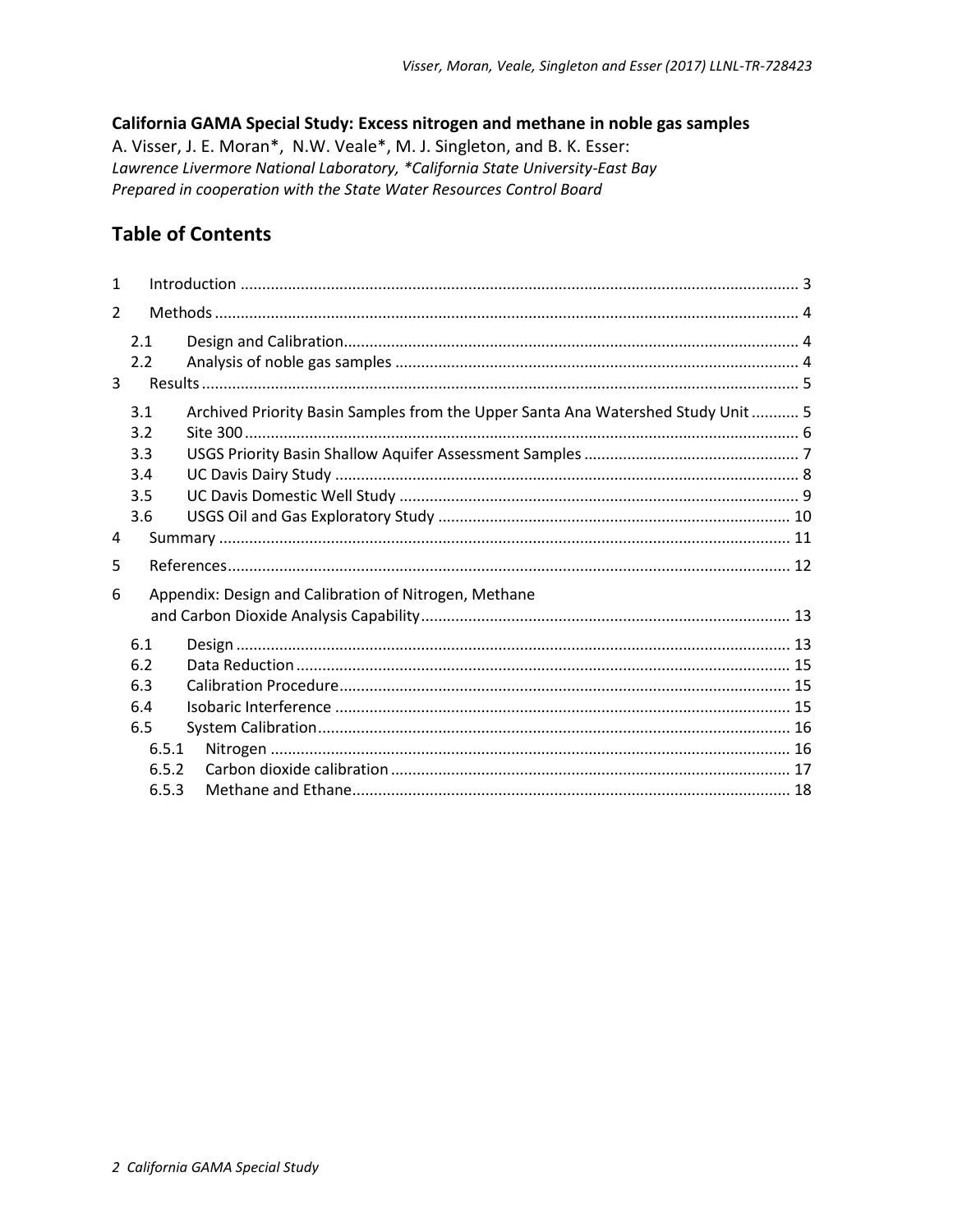### **1 INTRODUCTION**

<span id="page-4-0"></span>The most prominent constituent causing concern for drinking water resources in California is nitrate. Denitrification in the unsaturated zone and in groundwater naturally reduces nitrate concentrations, controls the fate of groundwater nitrate and affects the time scale over which changes in management practice will result in improvements in water quality. Quantifying denitrification is also important in estimating nutrient loading to groundwater through time. Measurements of dissolved nitrogen gas can be applied to detect and quantify saturated zone denitrification; and LLNL, with GAMA funding, has developed benchtop instrumentation to measure dissolved nitrogen in groundwater. This technique, membrane-inlet mass spectrometry (MIMS), requires the collection of an additional sample, and is not routinely included in current GAMA water quality monitoring surveys. Incorporating dissolved nitrogen analysis into current water quality monitoring protocols without requiring an additional sample or separate analysis is the most cost-effective way to expand the database of dissolved nitrogen concentrations and document the prevalence of saturated-zone denitrification in California groundwater.

The GAMA Priority Basin, Shallow Aquifer Assessment, and Special Study water quality monitoring programs routinely use dissolved noble gas and tritium analyses to constrain groundwater travel times and recharge. Noble gases are collected as a 10-mL water sample in a crimped copper tube and are analyzed by noble gas mass spectrometry (NGMS). Nitrogen, methane and carbon dioxide, can now also be measured in copper tubes and analyzed by the same LLNL NGMS system, which has been upgraded to allow such analyses. In the case of the GAMA Shallow Aquifer Assessment project, this will automatically provide dissolved nitrogen analyses at little or no incremental cost. A significant advantage of this technique is that archival copper tube noble gas samples can be analyzed using the technique. The dissolved nitrogen analyses – combined with nitrate analyses and the NGMS age information – will provide unique insight into nitrate sources, transport, and reaction rates.

Another constituent of concern in California groundwater is methane in areas of oil & gas development. Like nitrate, methane occurs naturally in groundwater and the variable natural background concentrations of methane and carbon dioxide in groundwater complicate distinguishing naturally occurring methane from methane introduced through oil and gas development. Better constraints on the naturally occurring dissolved methane concentrations in areas of concern will help distinguish between new impacts and pre-existing conditions. Archived copper tube noble gas samples can also be analyzed for methane and under special circumstances (high concentrations of hydrocarbons and low concentrations of dissolved atmospheric gases) for higher order hydrocarbons such as ethane and propane. The presence of higher order hydrocarbons (e.g. ethane) allows identification of thermogenic versus biogenic methane.

The environmental Noble Gas Mass Spectrometry (NGMS) facility at Lawrence Livermore National Laboratory has analyzed over 3000 groundwater samples from California for dissolved noble gas concentration and the helium isotope ratio. This data set has provided a wealth of information for the California State and Regional Water Boards and other water resource managers. Samples are collected in copper tubes, pinched off to prevent atmospheric contamination. Noble gases are analyzed after "abundant" reactive gases (N<sub>2</sub>, O<sub>2</sub>, CO<sub>2</sub>, CH<sub>4</sub>) are removed by chemical reactions with "getter" materials in vacuum. This report describes the modification of the NGMS system that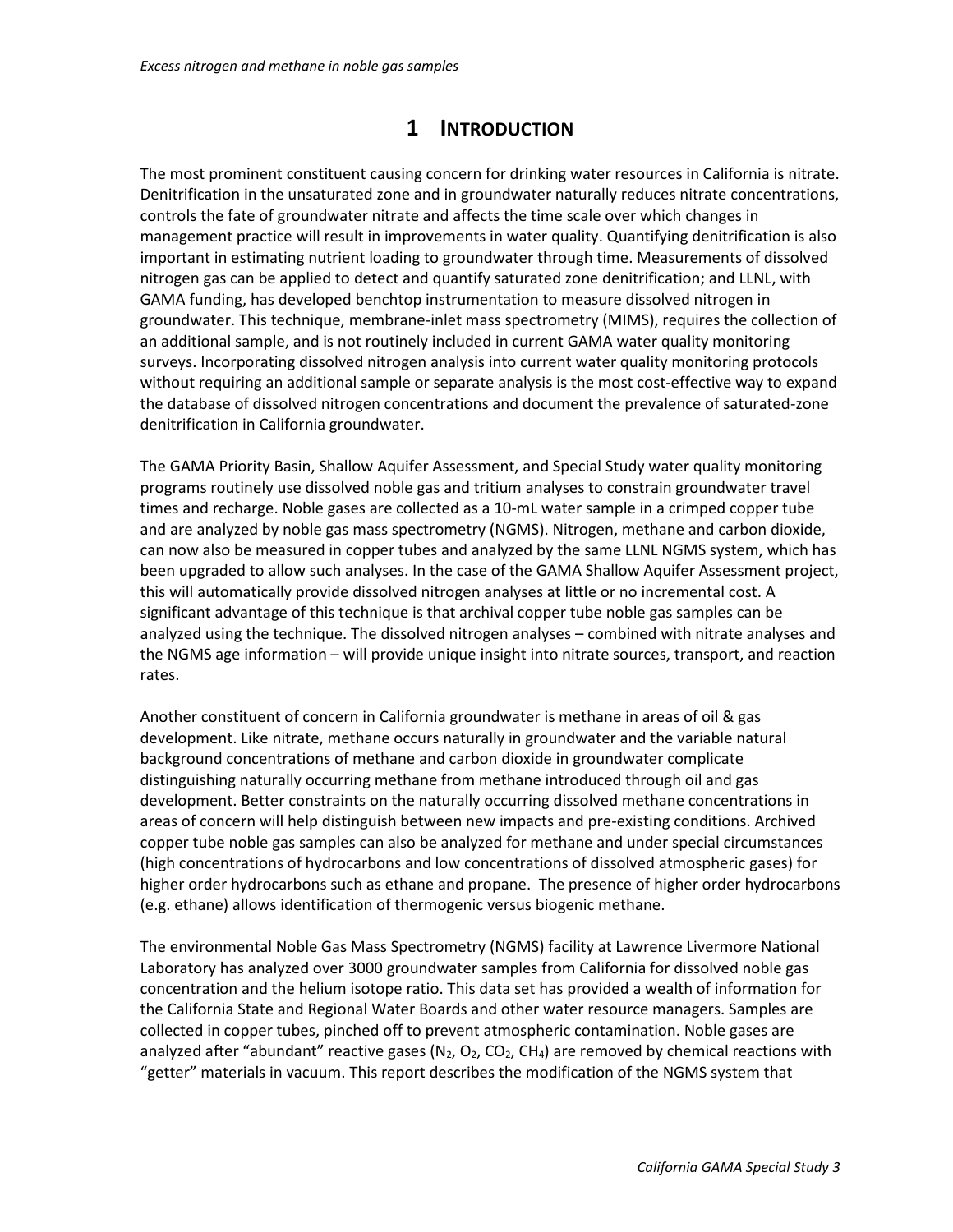allows for the analysis of all abundant gases in the sample. Analysis of abundant gases is interesting for a number of reasons:

- Nitrogen ( $N_2$ ) is produced by denitrification of nitrate ( $N_3$ ). N<sub>2</sub> concentrations in excess of atmospheric are an indication of saturated zone denitrification and can be used to quantify initial nitrate concentrations.
- Carbon dioxide  $(CO_2)$  is released by subsurface biological processes, chemical weathering reactions with carbonate minerals, or introduced into shallow groundwater by crustal or mantle fluids.
- Methane  $(CH_4)$  in groundwater can be the result of biological production, or caused by gas migration from oil and gas exploration and production.
- Ethane  $(C_2H_6)$  can pinpoint of the source of methane in a groundwater sample to oil and gas production, because biological production of methane does not produce ethane.

Oxygen cannot be measured reliably on water samples stored in copper tubes because the dissolved oxygen reacts with the copper.

<span id="page-5-0"></span>The remainder of this report details results of the analyses of selected samples for abundant and noble gas concentrations. A description of a calibration test system and modifications to the NGMS and the results of the calibration of the NGMS modification for  $N_2$ , CO<sub>2</sub>, CH<sub>4</sub> and C<sub>2</sub>H<sub>6</sub> are detailed in the Appendix to this report.

### **2 METHODS**

#### <span id="page-5-1"></span>**2.1 Design and Calibration**

To measure the abundant gases, a small aliquot of the gases (extracted from the water sample) is isolated from the gas inlet manifold. A test system was built to enable extensive calibration without significant down time of the NGMS. After calibration, the test system was incorporated into the NGMS. A detailed description of a calibration test system and modifications to the NGMS and the results of the calibration of the NGMS modification for  $N_2$ ,  $CO_2$ ,  $CH_4$  and  $C_2H_6$  are in the Appendix to this report.

#### <span id="page-5-2"></span>**2.2 Analysis of noble gas samples**

The analysis of nitrogen, methane, ethane and carbon dioxide was integrated in the routine analysis of noble gases in copper tube samples. Priority Basin samples submitted by the USGS for noble gas analysis were subjected to the extended analysis after installation of the modification in August 2015. Since that date, nitrogen and methane concentrations have been measured on 126 Priority Basin samples, 46 from Study Unit S4 TUSK and 80 from Study Unit S5 YUBEAR. In addition, to test the new capability, 33 replicate archived copper tube samples were analyzed from the Priority Basin Upper Santa Ana Watershed Study Unit (collected in 2006-2007). Samples from USGS Oil and Gas Exploratory Studies from LA County (2014, 13 samples) and Kern County (2014, 4 samples) were analyzed to evaluate methane and ethane from geological sources. Excess  $N_2$  was examined in 22 samples collected at LLNL's Site 300 since August 2015, and in archived samples collected for the UC Davis Dairy (15) and UC Davis Domestic Well (20) studies.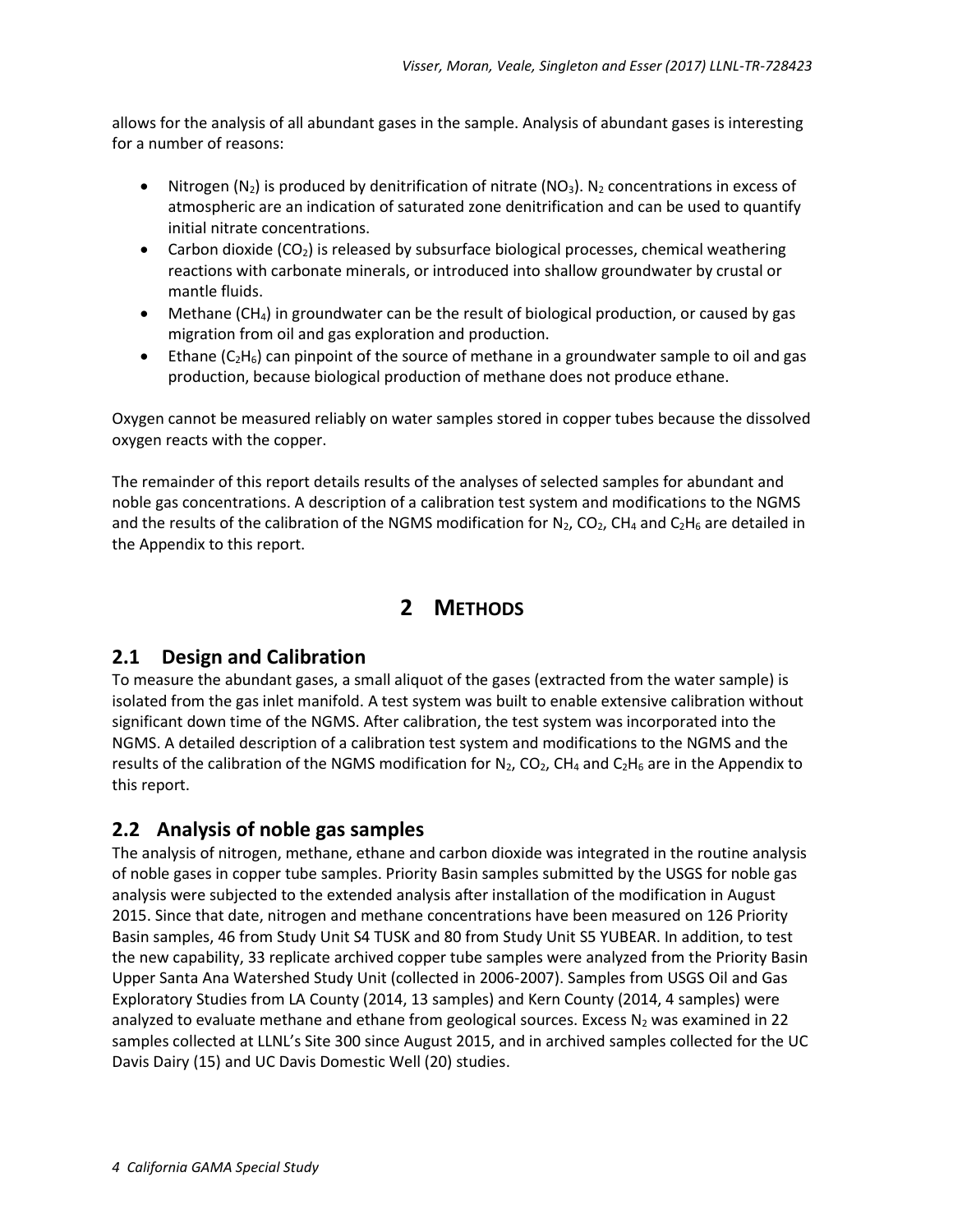## **3 RESULTS**

#### <span id="page-6-1"></span><span id="page-6-0"></span>**3.1 Archived Priority Basin Samples from the Upper Santa Ana Watershed Study Unit**

To test the new analytical capability, 33 archived copper tube samples from the Upper Santa Ana Watershed (USAW) Priority Basin Study Unit were re-analyzed for abundant and noble gases at LLNL (Figure 1). This study unit was chosen because the USGS independently analyzed abundant gas concentrations in these samples [\(Kent and Belitz, 2009\)](#page-13-1). Nitrogen and argon show the same general trends when results are compared between the two labs. Outliers that show higher gas concentrations measured in the copper tubes by LLNL than measured in glass bottles by USGS may result from either gas loss from the glass bottle during sampling or storage (leading to anomalously low gas concentrations) or bubble entrapment in the copper tube (leading to anomalously high gas concentrations).  $CO<sub>2</sub>$  concentration results are consistently higher in copper tube samples. The  $N_2/Ar$  ratio showed considerable variation between the two labs.



0.0012

 $0.001$ 

0.0008

 $0.0004$ 

0.0002

 $\overline{0}$ 

 $\mathbf 0$ 

0.0002

0.0004

를 0.0006





**USGS c** d **Figure 1: Comparison of 33 analyses of nitrogen, argon, CO2, and methane. Samples were analyzed in glass bottle by the U.S. Geological Survey Reston Chlorofluorocarbon Laboratory (reported in Kent, 2009), and in archived copper tube samples at LLNL in 2016. 15 dissolved gas samples were labelled as compromised. A bubble was observed in sample bottle before analysis at the USGS.**

CH4 ( $cm<sup>3</sup>STP/g$ )

 $y = 0.897x$ 

 $R^2 = 0.9775$ 

0.0006

 $\leftrightarrow$  data

Δ

0.0008

 $1:1$ 

compromised

Linear (data)

0.0012

0.001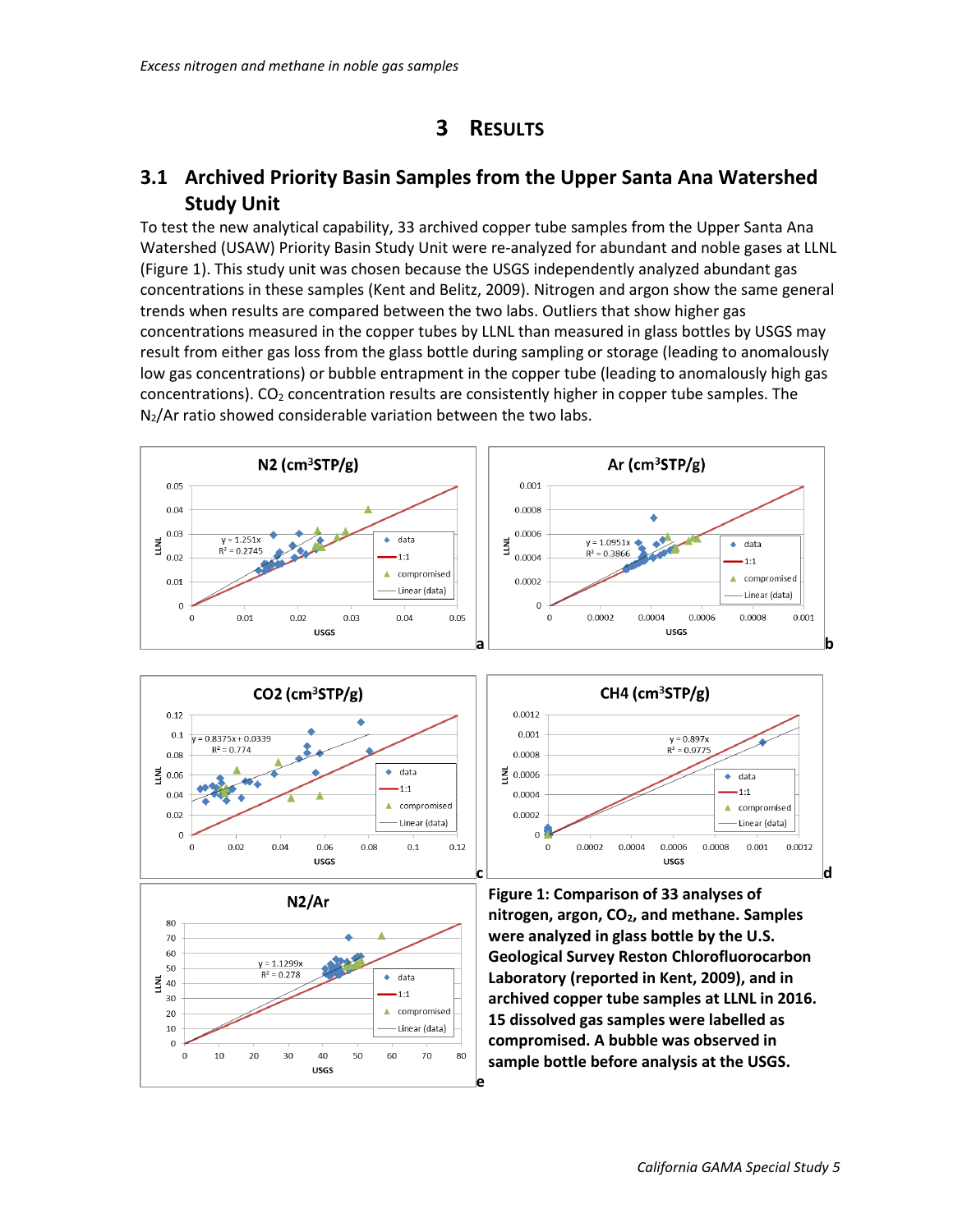In the samples analyzed for abundant gases at LLNL, excess  $N_2$  was detected in 16 samples (48%), up to 45 mg/L NO<sub>3</sub>-equivalent. Three samples had excess N<sub>2</sub> concentrations over 25 mg/L NO<sub>3</sub>equivalent. Methane was detected in 8 samples (24%), but only up to 0.66 mg/L.

#### <span id="page-7-0"></span>**3.2 Site 300**

LLNL's Environmental Restoration Division collects dissolved gas and noble gas samples from Site 300 to monitor residence times and natural attenuation of historical nitrate contamination [\(Beller et](#page-13-2)  [al., 2004\)](#page-13-2). Since the installation of the abundant gas analysis capability on the noble gas mass spectrometer in 2015, 22 noble gas samples collected at Site 300 were analyzed. In 18 samples (82%), excess dissolved  $N_2$  attributed to denitrification was detected at concentrations greater than the equivalent of 4.5 mg/L denitrified nitrate (Figure 2). The average excess  $N_2$  concentration (in samples with excess  $N_2$ ) was 44 mg/L NO<sub>3</sub>-equivalent, and the highest concentration was 108 mg/L NO3-equivalent.



**Figure 2: Excess N<sup>2</sup> measured in noble gas samples collected at LLNL's Site 300, to monitor natural attenuation of historical nitrate contamination. Excess N<sup>2</sup> was detected in 18 of 22 samples, in concentrations up to the equivalent of 108 mg/L denitrified nitrate.**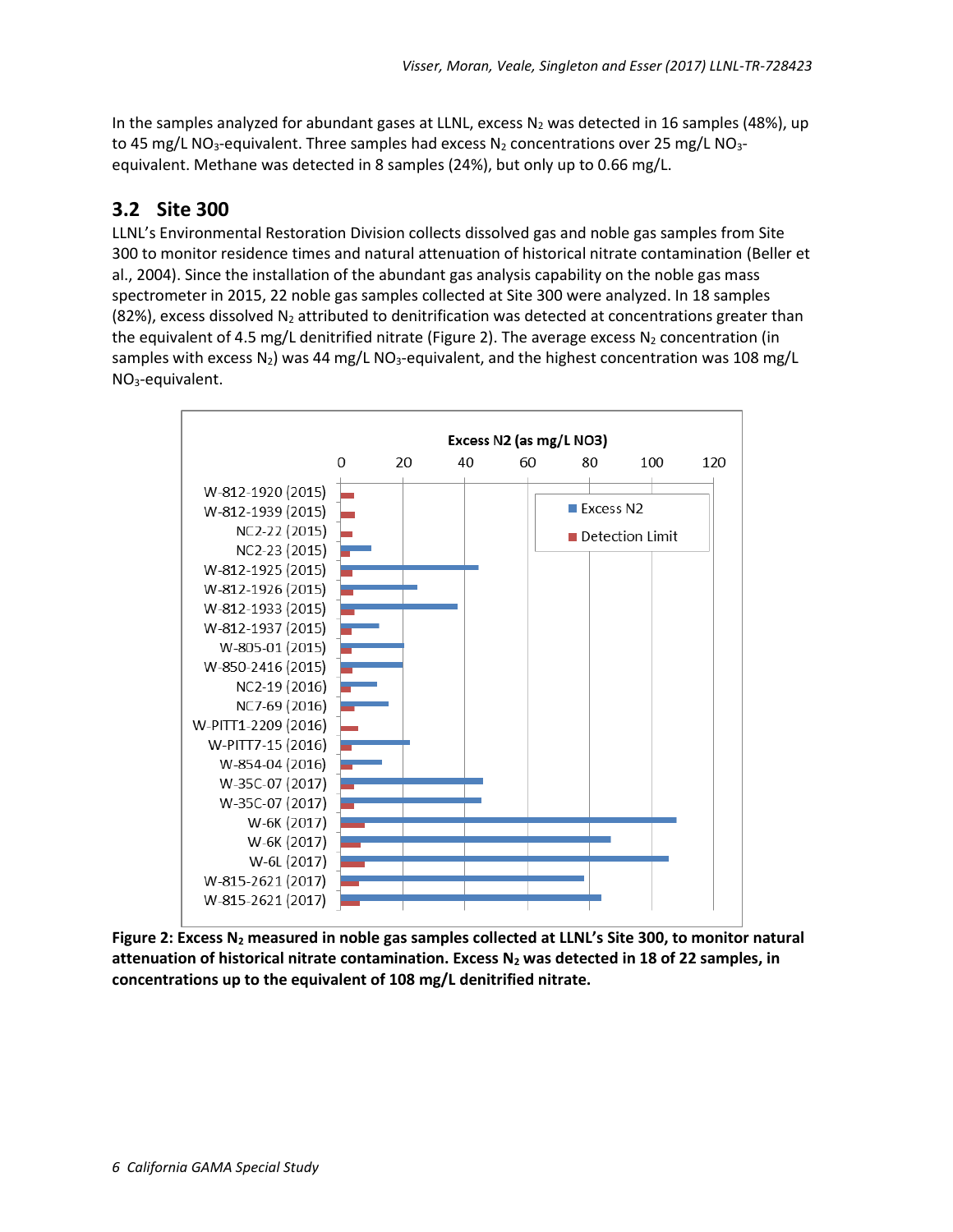#### <span id="page-8-0"></span>**3.3 USGS Priority Basin Shallow Aquifer Assessment Samples**

Noble gas analyses performed for the Priority Basin Shallow Aquifer Assessment [\(https://ca.water.usgs.gov/gama/\)](https://ca.water.usgs.gov/gama/) since 2015 included 46 samples for the Tule, Tulare, Kaweah and Associated Highlands Study Unit ( [S4 TUSK\)](https://ca.water.usgs.gov/projects/gama/SU_shallow/kitkat.htm) and 80 samples for the Yuba and Bear Rivers Study Unit [\(S5 YUBEAR\)](https://ca.water.usgs.gov/projects/gama/SU_shallow/yubear.htm). Excess  $N_2$  was detected in 20 TUSK samples (43%) at concentrations above the equivalent of 4 mg/L denitrified nitrate (Figure 3).



**Figure 3: Excess N<sup>2</sup> measured in noble gas samples collected for the USGS Shallow Aquifer Assessment S4 TUSK (left, 46 samples) and S5 YUBEAR (right, 61 samples) study units. Excess N<sup>2</sup> was detected in 20 TUSK samples (43%) and 37 YUBEAR samples (46%), in concentrations up to the equivalent of 108 mg/L denitrified nitrate.**

The average excess  $N_2$  concentration (in samples with a positive detection) was 25 mg/L NO<sub>3</sub>equivalent, with values as high as 73 mg/L  $NO<sub>3</sub>$ -equivalent. Methane was detected in 23 samples (48%) above 0.04 mg/L, but mostly below 1 mg/L (17 of 23 samples). In four samples, the methane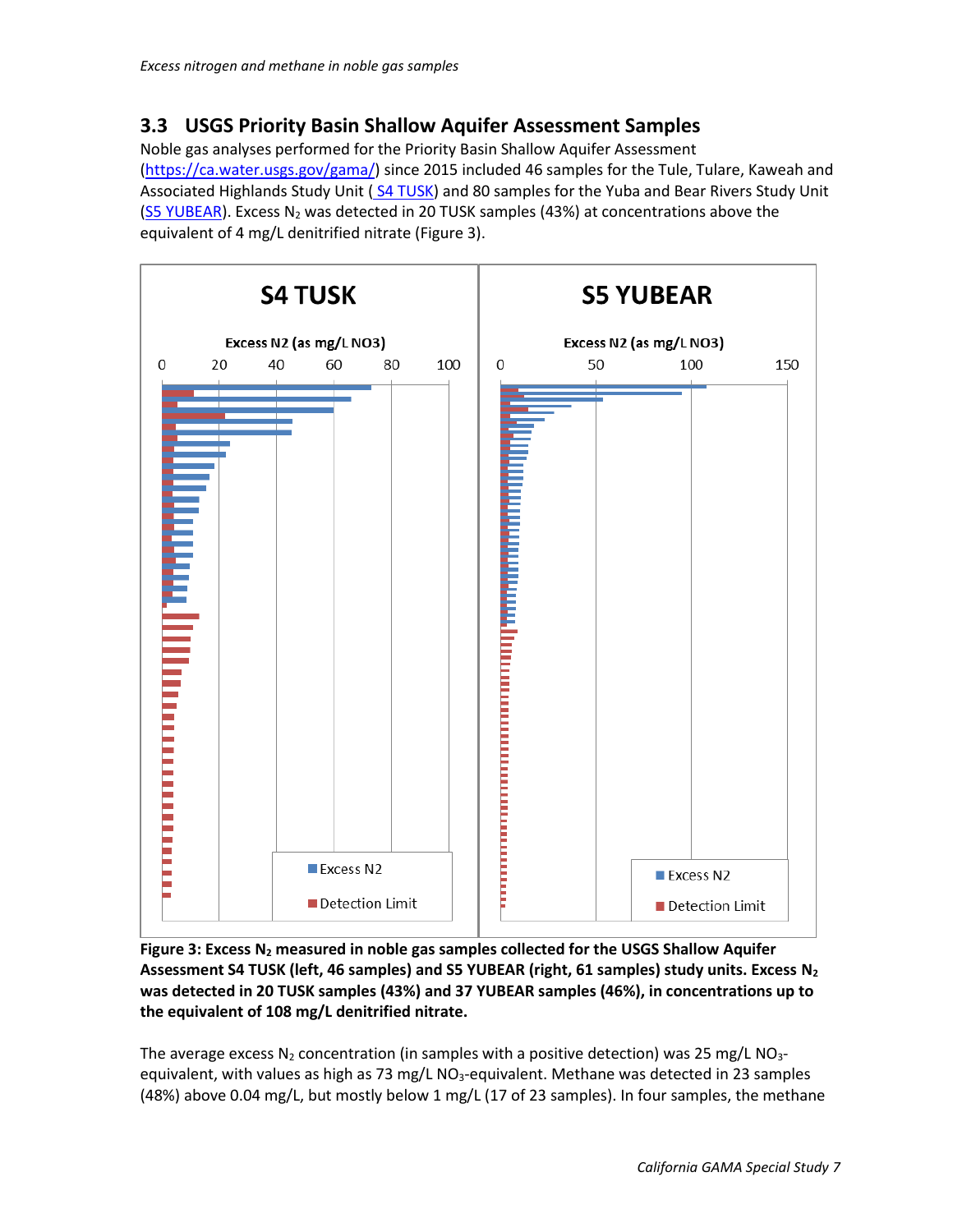concentration exceeded the EPA action level of 10 mg/L, with the highest detected concentration of 108 mg/L. In YUBEAR samples, methane was not detected above 1 mg/L. The statistics of excess nitrogen in YUBEAR samples were similar to statistics for TUSK samples: excess  $N_2$  was detected in 37 YUBEAR samples (46%) above 4 mg/L NO<sub>3</sub>-equivalent. The highest measured excess N<sub>2</sub> concentration in YUBEAR samples was 108 mg/L NO<sub>3</sub>-equivalent.

Nitrate concentrations are not available for these samples. An initial nitrate concentration of more than 25 mg/L is a strong indication of a non-natural nitrate source, like fertilizer or animal waste. In both study units combined, ten samples (8%) contained excess  $N_2$  in concentrations exceeding the equivalent of 25 mg/L denitrified nitrate. In 37% of the samples, denitrification of low concentrations (< 25 mg/L) of naturally occurring nitrate or partial denitrification of high concentrations of anthropogenic nitrate ( $> 25$  mg/L) is observed, leading to excess  $N_2$  concentrations of less than 25 mg/L NO<sub>3</sub>-equivalent. It is probable that even lower concentrations of excess N<sub>2</sub> are present at concentrations below the detection limit in the remaining 48 samples. Only in 8% of the samples do we find evidence for denitrification of high (> 25 mg/L) concentrations of nitrate.

#### <span id="page-9-0"></span>**3.4 UC Davis Dairy Study**

In 2008-2009, UC Davis conducted a study on Central Valley dairies, sampling 149 monitoring wells installed on dairy properties [\(Harter et al., 2013\)](#page-13-3). Samples were analyzed at LLNL for dissolved noble gases. In 2016-2017, 15 replicate samples were analyzed for dissolved abundant gases. In this subset, excess  $N_2$  was detected above the detection limit of 5 mg/L NO<sub>3</sub>-equivalent in 13 samples (87%, Figure 4). Excess N<sub>2</sub> was detected above 25 mg/L NO<sub>3</sub>-equivalent in 6 samples (40%) indicating denitrification of agricultural nitrate. Compared with the detection of excess  $N_2$  in USGS Shallow Aquifer Assessment samples, saturated zone denitrification is more common under dairy operations, especially denitrification of high concentrations of agricultural nitrate, possibly enabled by higher availability of electron donors in the form of dissolved organic carbon from animal manure



**Figure 4: Excess N<sup>2</sup> measured in noble gas samples collected for the UC Davis Dairy Study. Excess N<sup>2</sup> was detected in 13 of 15 samples (87%) and above 25 mg/L NO3-equivalent in 6 samples (40%).**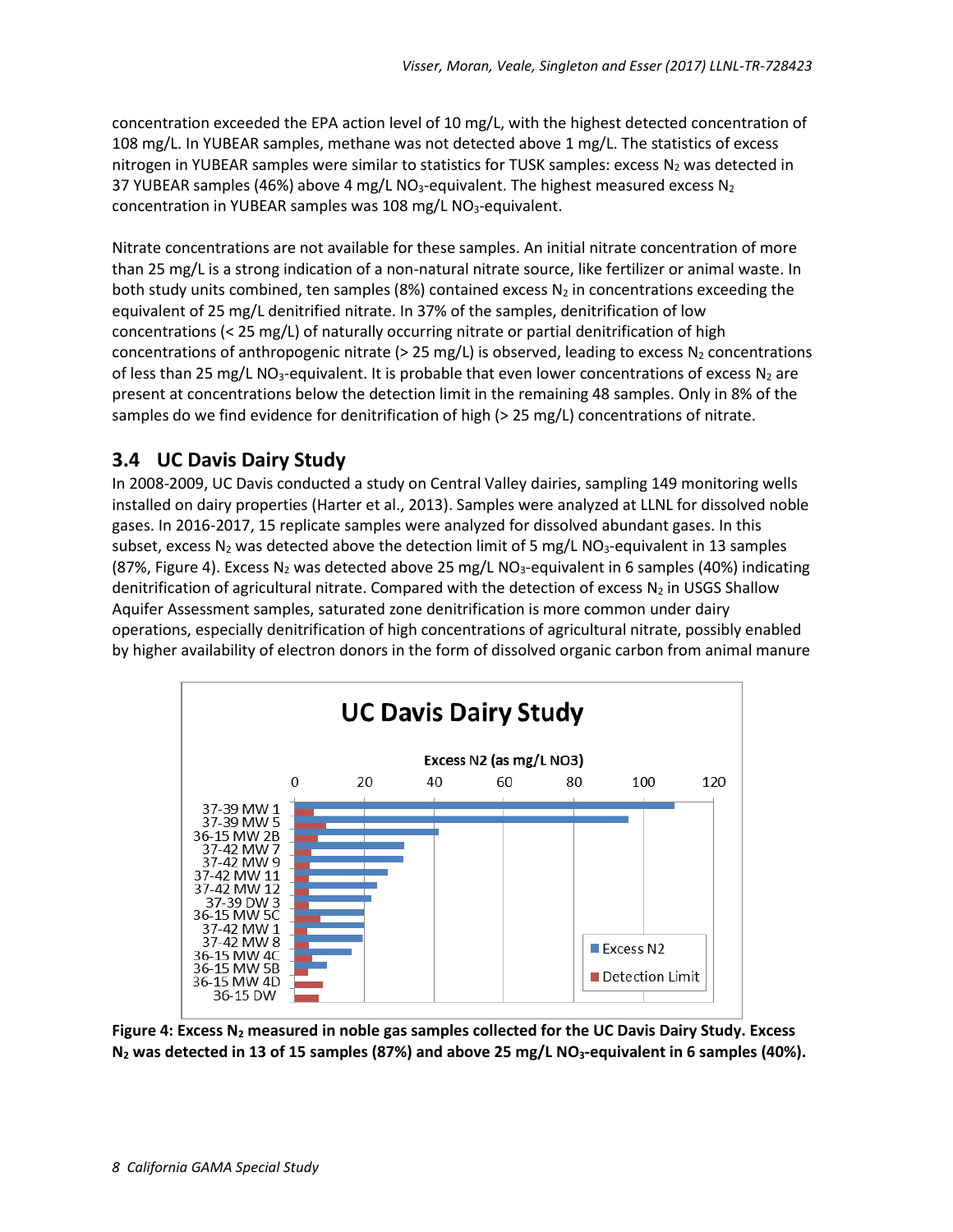#### <span id="page-10-0"></span>**3.5 UC Davis Domestic Well Study**

In 2011, UC Davis conducted a study on domestic wells in the Central Valley, sampling 208 domestic wells in Stanislaus, Merced, Kings and Tulare Counties [\(Lockhart et al., 2013\)](#page-13-4). Samples were analyzed at LLNL for dissolved noble gases. In 2017, 20 replicate samples were analyzed for dissolved abundant gases. In this subset, excess  $N_2$  was detected above the detection limit of 5 mg/L NO<sub>3</sub>-equivalent in 6 samples (30%, Figure 5). All samples with excess N<sub>2</sub> had an initial NO<sub>3</sub> concentration of 50 mg/L or higher.



**Figure 5: Excess N<sup>2</sup> measured in noble gas samples collected for the UC Davis Domestic Study. Excess N<sup>2</sup> was detected in 6 of 20 samples (30%). All samples with excess N<sup>2</sup> had an initial NO<sup>3</sup> concentration of 50 mg/L or higher.** 

Nitrate isotopic composition of samples with excess  $N_2$  did not show a distinct denitrification trend, whereas this trend was observed in two samples with no excess  $N_2$  detected (Figure 6). Denitrification can take place in the unsaturated zone, resulting in a distinct isotopic composition.  $N_2$ produced in the unsaturated zone escapes to the atmosphere and is not trapped in groundwater. A combined study of nitrate isotopes and excess  $N_2$  is necessary to characterize denitrification processes in the unsaturated and saturated zone.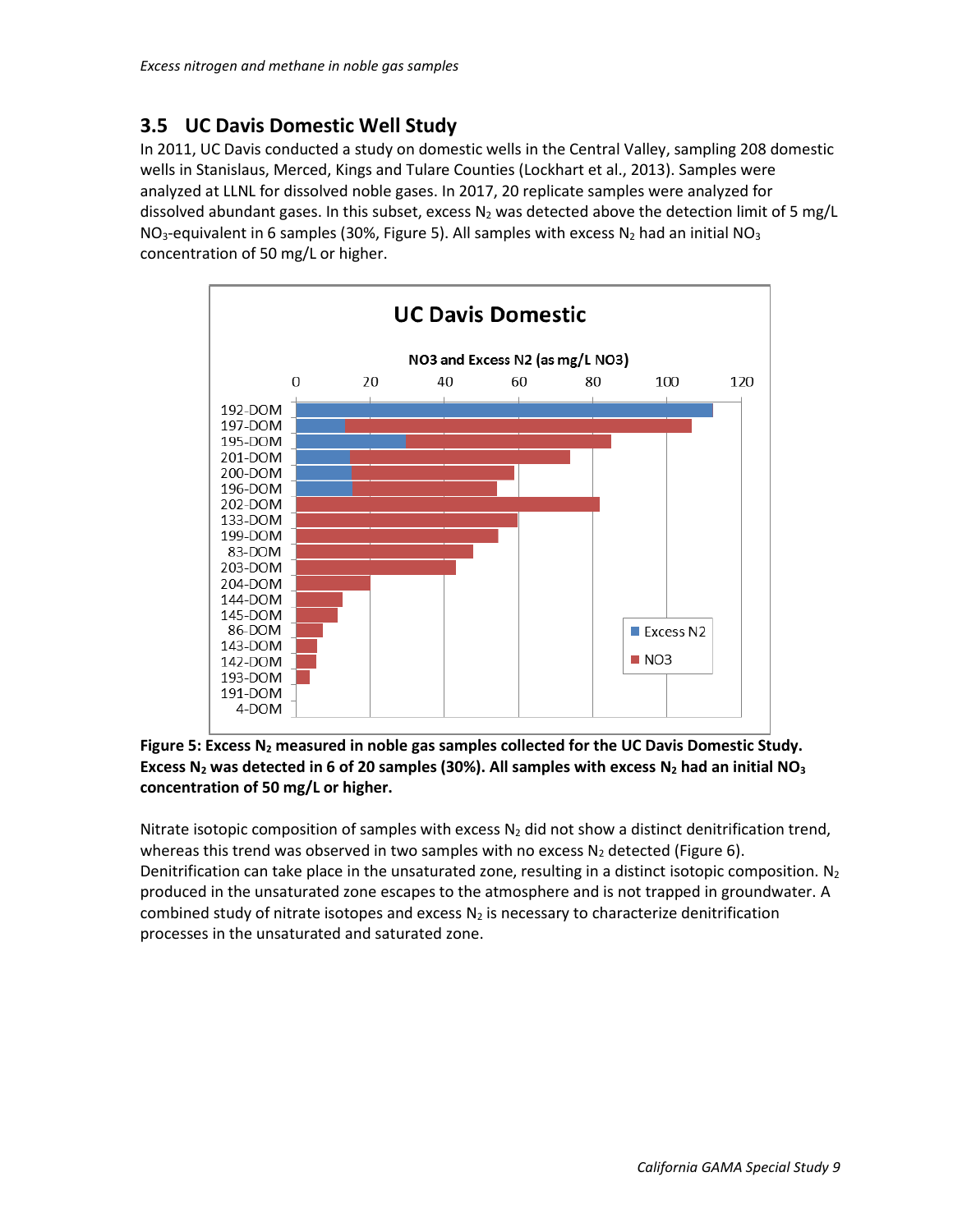

**Figure 6: Nitrate isotopic composition of samples with excess N<sup>2</sup> did not show a distinct denitrification trend, whereas this trend was observed in two samples with no excess N<sup>2</sup> detected.** 

#### <span id="page-11-0"></span>**3.6 USGS Oil and Gas Exploratory Study**

In 2014-2015, the USGS California Water Science Center conducted an exploratory study of groundwater in selected oil and gas areas of Los Angeles, Kern and Kings Counties [\(Dillon et al.,](#page-13-5)  [2016\)](#page-13-5). For that study, 51 samples were analyzed at LLNL for dissolved noble gases including 13 archived samples from LA and 4 archived samples from Kern that were re-analyzed in 2016/2017 for noble gases, nitrogen, methane, ethane and carbon dioxide. Methane was detected above 0.03 mg/L in all but 2 samples, and above 1 mg/L in 7 samples (54%) from LA. Five samples contained methane concentrations above the EPA action level (10 mg/L) with the highest value observed at 81 mg/L. Ethane, evidence of methane associated with oil and gas production, was not detected in noble gas samples (median detection limit: 0.52 mg/L). Detections of ethane by the USGS (using a gas chromatography method) ranged from 0.0002 to 0.43 mg/L. Methane was detected in one sample from Kern County, at 0.08 mg/L.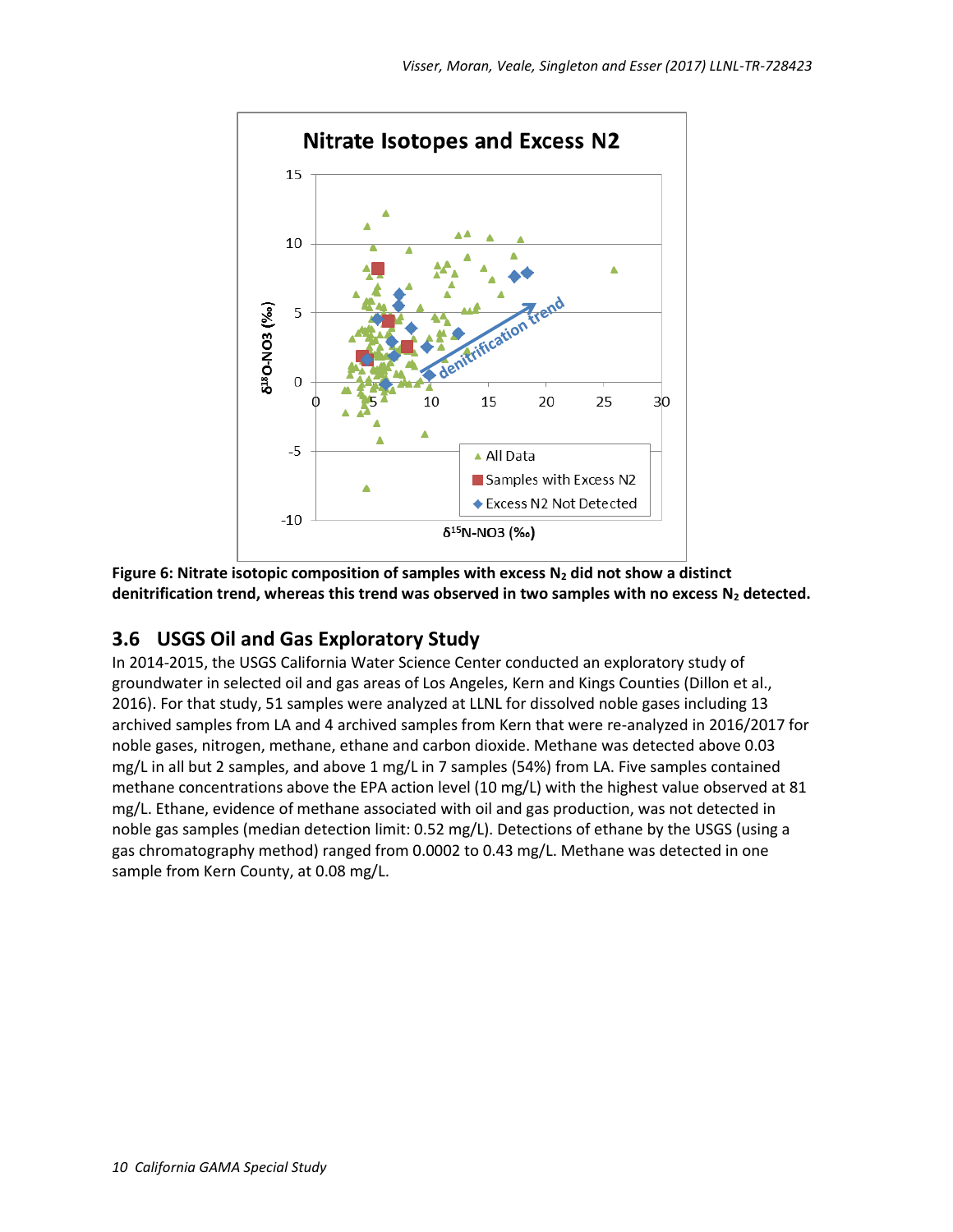## **4 SUMMARY**

<span id="page-12-0"></span>A summary of samples analyzed for dissolved abundant gases, with number of samples with excess  $N_2$ , average and maximum detected excess  $N_2$ , and number of samples with methane and highest methane concentration, is presented in Table 1. Compared with the detection of excess  $N_2$  in USGS USAW samples (48%), denitrification is more common under present-day dairy operations (87%), especially denitrification of high concentrations of agricultural nitrate, possibly enabled by higher availability of electron donors in the form of dissolved organic carbon from animal manure. However, USAW covers a region formerly occupied by dairies and may also exhibit higher than average denitrification. Excess  $N_2$  was detected in fewer domestic wells (30%). Saturated zone denitrification appears to be a widespread process in California groundwater. The nitrate isotopic composition is a record of both unsaturated zone and saturated zone denitrification, and does not correlate with excess  $N_2$  in the selected analyzed samples from the UC Davis Domestic well study.

| <b>Study</b>        | <b>Number</b><br>οf<br>samples | <b>Excess N<sub>2</sub></b><br>detected | <b>Average</b><br>excess $N_2$<br>concentration | <b>Highest</b><br>excess $N_2$<br>concentration | <b>Methane</b><br>detected<br>$> 1$ mg/L | <b>Highest</b><br>methane<br>concentration |
|---------------------|--------------------------------|-----------------------------------------|-------------------------------------------------|-------------------------------------------------|------------------------------------------|--------------------------------------------|
|                     |                                | samples                                 | $mg/L$ NO <sub>3</sub> -<br>equivalent          | $mg/L$ NO <sub>3</sub> -<br>equivalent          | samples                                  | mg/L                                       |
| <b>USAW</b>         | 33                             | 16 (48%)                                | 18                                              | 45                                              | 0                                        | 0.66                                       |
| <b>O&amp;GLA</b>    | 13                             |                                         | $\overline{a}$                                  | $\overline{\phantom{a}}$                        | 7 (54%)                                  | 81                                         |
| <b>O&amp;G Kern</b> | 4                              |                                         | -                                               |                                                 | 0                                        | 0.08                                       |
| <b>Site 300</b>     | 22                             | 18 (82%)                                | 44                                              | 108                                             | 0                                        | 0.18                                       |
| <b>S4 TUSK</b>      | 46                             | 20 (43%)                                | 25                                              | 73                                              | 4 (8%)                                   | 88                                         |
| <b>S5 YUBEAR</b>    | 80                             | 37 (46%)                                | 18                                              | 108                                             | 0                                        | 0.04                                       |
| <b>UCD Dairy</b>    | 15                             | 13 (87%)                                | 36                                              | 109                                             | 0                                        | 0.61                                       |
| <b>UCD Domestic</b> | 20                             | 6(30%)                                  | 33                                              | 112                                             | $\mathbf{0}$                             | 0.06                                       |

Table 1: Summary of samples analyzed: number of samples with excess  $N_2$ , average and maximum detected excess  $N_2$ , and number of samples with methane and highest methane concentration.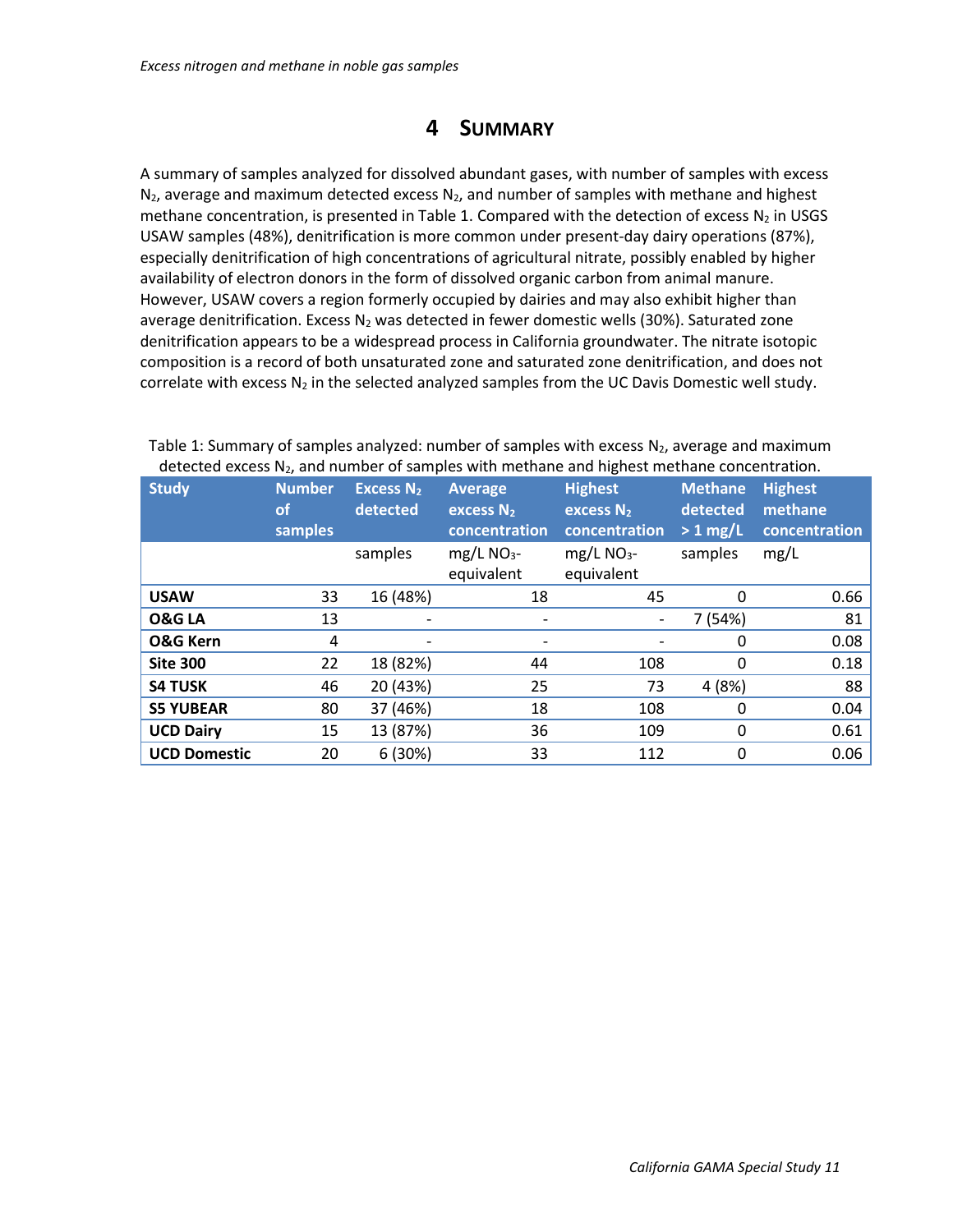## **5 REFERENCES**

- <span id="page-13-2"></span><span id="page-13-0"></span>Beller, H.R., Madrid, V., Hudson, G.B., McNab, W.W., Carlsen, T., 2004. Biogeochemistry and natural attenuation of nitrate in groundwater at an explosives test facility. Applied Geochemistry, 19(9): 1483-1494.
- <span id="page-13-5"></span>Dillon, D.B. et al., 2016. Data from exploratory sampling of groundwater in selected oil and gas areas of coastal Los Angeles County and Kern and Kings Counties in southern San Joaquin Valley, 2014–15: California oil, gas, and groundwater project, Reston, VA C6 -.
- <span id="page-13-3"></span>Harter, T., Young, M., Lockhart, K., 2013. Nitrate and salinity in shallow groundwater beneath dairy farms in the Central Valley, California. Task Report 1. SWRCB Agreement Number 04-184- 555. Department of Land, Air, and Water Resources. University of California, Davis. 28 pages.
- <span id="page-13-1"></span>Kent, R., Belitz, K., 2009. Ground-Water Quality Data in the Upper Santa Ana Watershed Study Unit, November 2006-March 2007: Results from the California GAMA Program. Data Series Report 404. United States Geological Survey. 130 pages. .
- <span id="page-13-4"></span>Lockhart, K.M., King, A.M., Harter, T., 2013. Identifying sources of groundwater nitrate contamination in a large alluvial groundwater basin with highly diversified intensive agricultural production. Journal of Contaminant Hydrology, 151(0): 140-154.

*GAMA Project reports are available on the State Water Board GAMA website: [http://www.swrcb.ca.gov/water\\_issues/programs/gama/report\\_depot.shtml](http://www.swrcb.ca.gov/water_issues/programs/gama/report_depot.shtml)*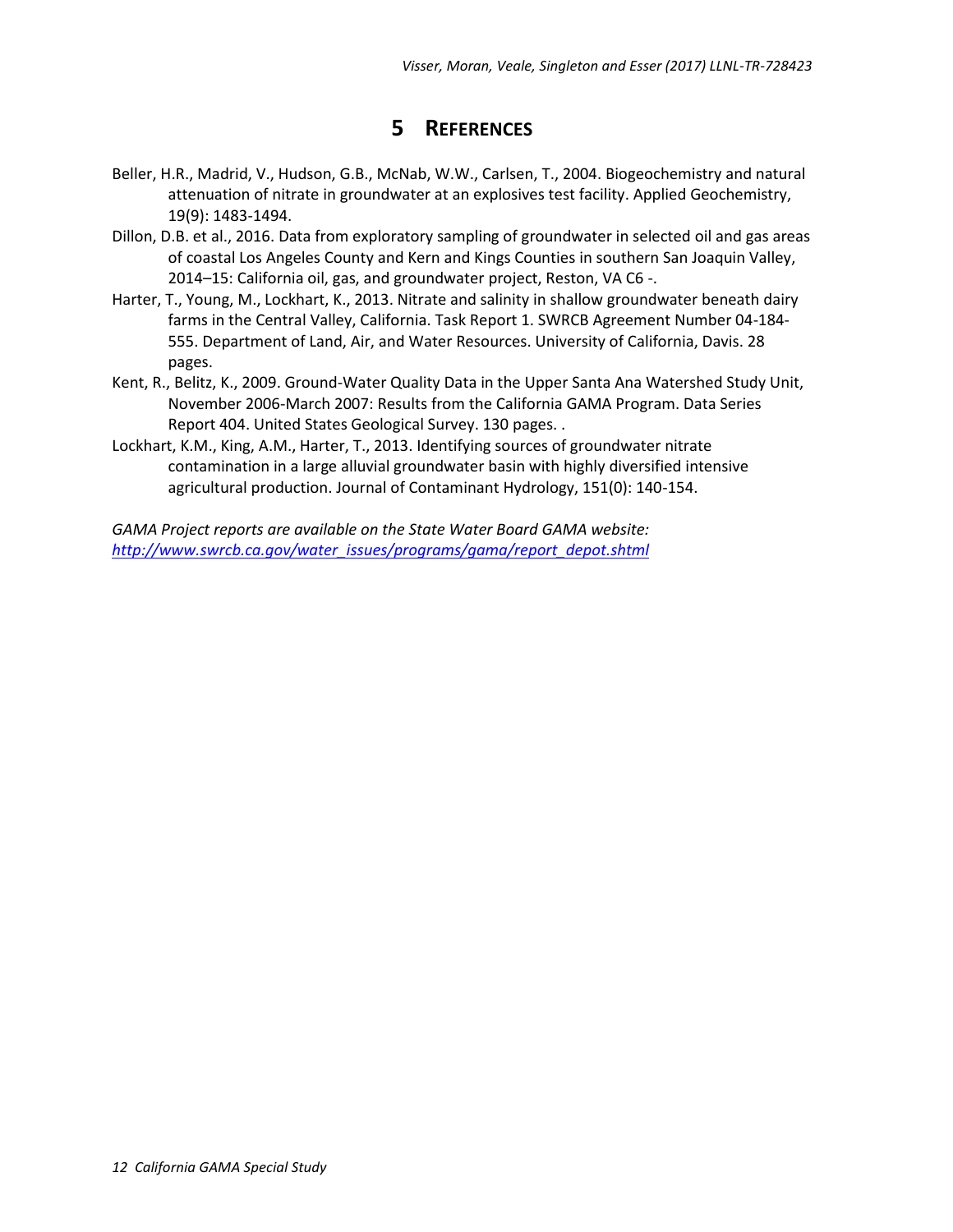# <span id="page-14-0"></span>**6 APPENDIX: DESIGN AND CALIBRATION OF NITROGEN, METHANE AND CARBON DIOXIDE ANALYSIS CAPABILITY**

#### <span id="page-14-1"></span>**6.1 Design**

The addition to the NGMS must be able to measure various gases at a wide range of concentrations at intermediate (5%) accuracy. To measure the abundant gases, a small aliquot of the gases (extracted from the water sample) is isolated from the gas inlet manifold.

A test system was built to enable extensive calibration without significant down time of the NGMS. Once calibrated, key components of the test system were transferred onto the NGMS system. These key components are:

- A 2-valve assembly to isolate an aliquot of the sample gases from the inlet manifold
- An expansion volume towards an all-metal gas dosing valve (Pfeiffer Vacuum, UDV040)
- A quadrupole mass spectrometer (Stanford Research Systems (SRS) Residual Gas Analyzer (RGA 200)) with dedicated high vacuum turbomolecular pump (Pfeiffer Vacuum HiPace 80)
- A partially closed gate valve to limit the high vacuum turbo pump efficiency and increase mass spectrometer sensitivity.



**Figure A1: LabView manual valve control of test system. The 2-valve assembly, leak valve and RGA (red rectangle) were transferred to the NGMS vacuum system.**

These components were assembled, tested and calibrated and the assembly was transferred onto the NGMS system without modifications. In addition, a "manifold" volume of approximately 300  $\text{cm}^3$ (mimicking the NGMS gas inlet manifold) was attached to the 2-valve assembly. Two gas pipettes of 0.1 cm<sup>3</sup> were attached to the test manifold volume to introduce small aliquots of pure gases or air to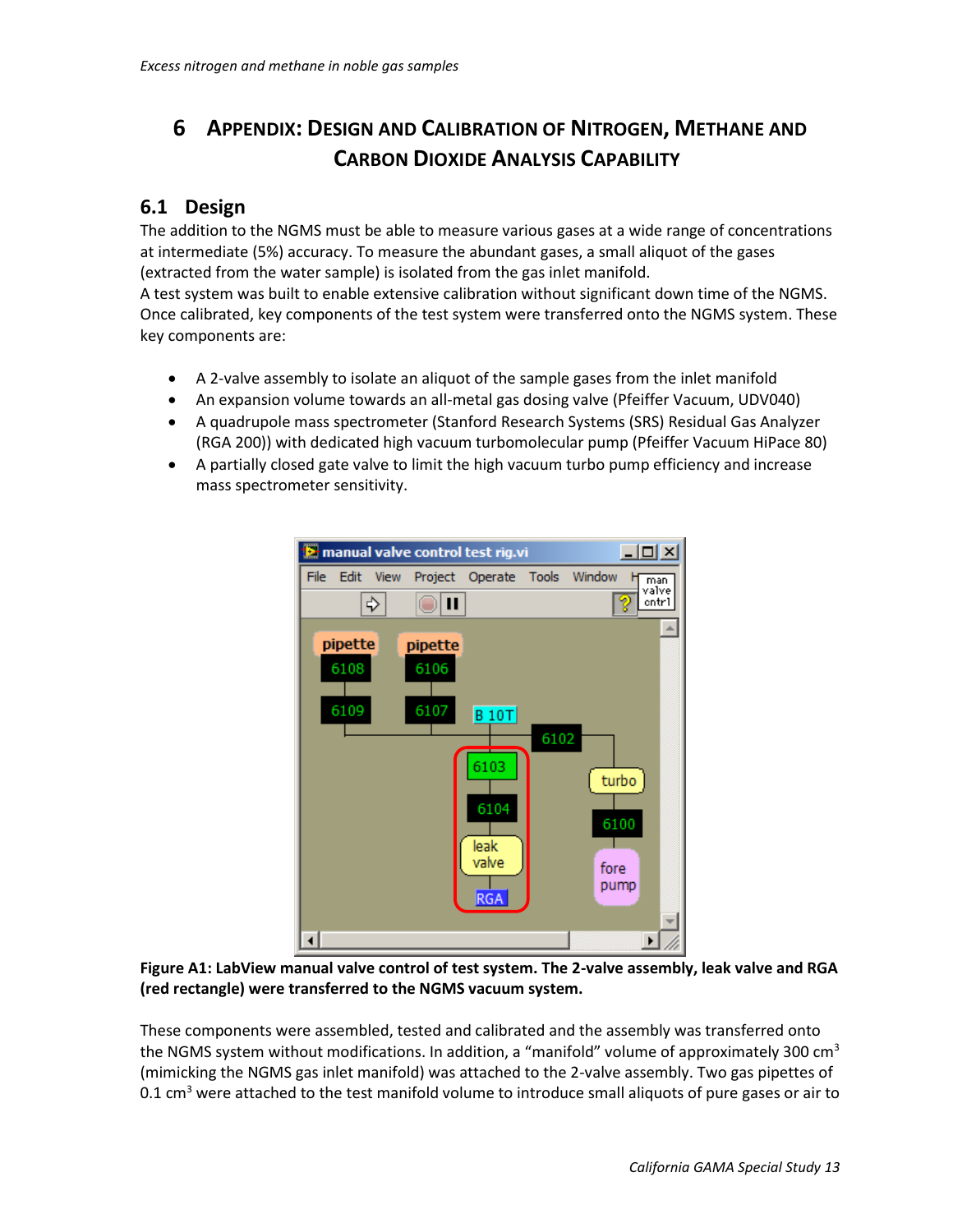create gas mixtures with known composition. A high precision capacitance manometer (MKS Baratron 10Torr) measured the pressure inside the manifold to calculate the gas composition. All valves of the test system were pneumatically actuated, electronically controlled by an HP4788A switchboard. Readout of the RGA and Baratron, as well as switchboard control, was streamlined by modification of the LabView procedures designed for NGMS operation. The LabView procedures of the test system were later integrated into the NGMS LabView procedures. The LabView front view of manual valve control procedure shows a schematic of the test system (Figure A1). The calibration gas and air are introduced through one of the pipettes (valves 6106 and 6107 or 6108 and 6109). The volume between valves 6103 and 6104 is isolated from the test manifold. Valve 6104 is then opened to expand the gas against the gas dosing (leak) valve. After calibration, the test system was incorporated into the NGMS (Figure A2).



**Figure A2: LabView manual valve control of the NGMS system. The 2-valve assembly, leak valve and RGA (red rectangle) were transferred from the test system.**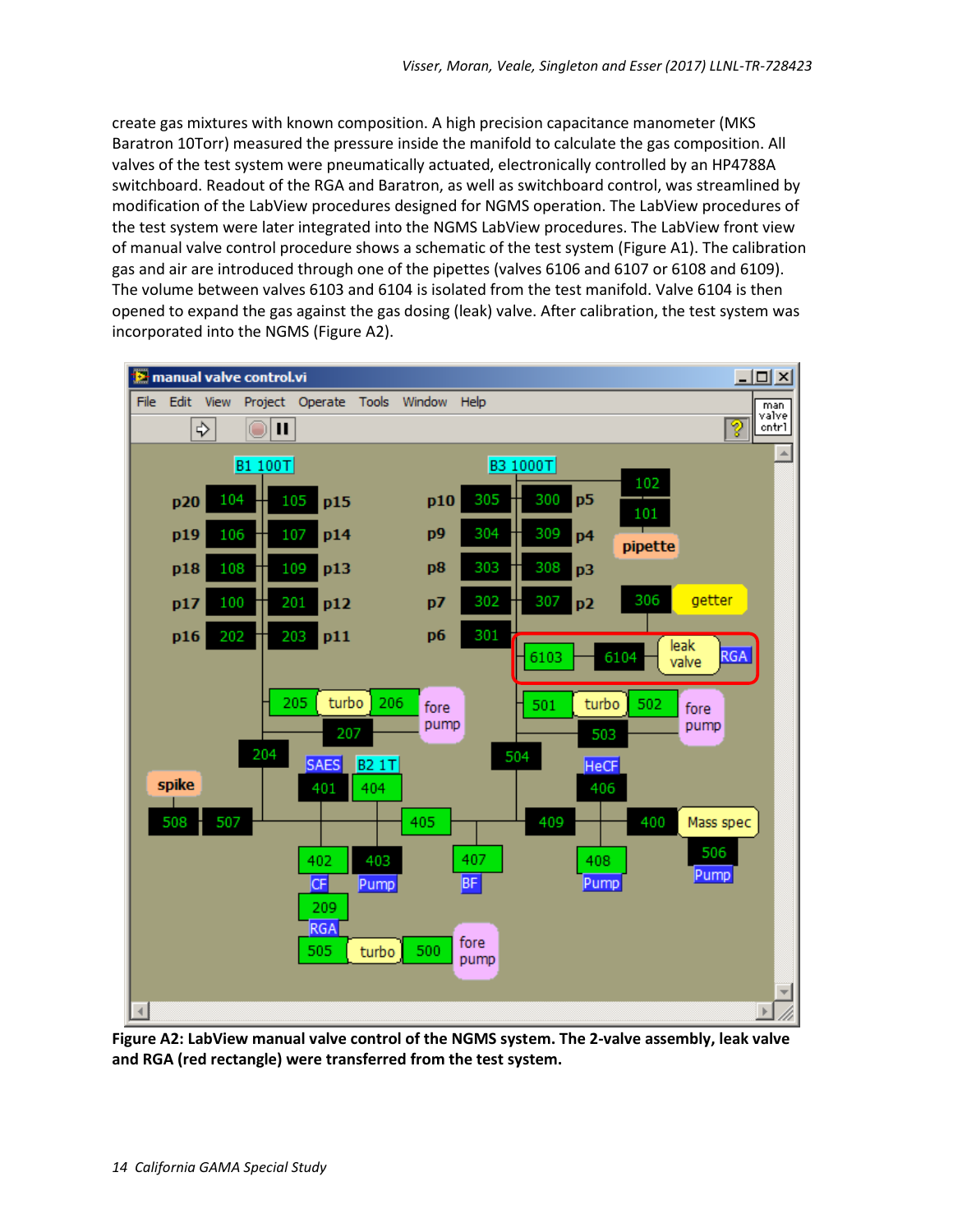#### <span id="page-16-0"></span>**6.2 Data Reduction**

Due to significant non-linearity of RGA response under varying inlet pressures, gases were measured as signal ratios with respect to the argon (Ar) signal. Argon is the most abundant noble gas (0.934% in the atmosphere) and which is measured in the NGMS system by high precision capacitance manometer, after careful separation from other gases. Thanks to its high abundance, Ar can easily be measured simultaneously with nitrogen in the aliquot for abundant gas analysis. The Ar reproducibility of the NGMS (<0.5%) introduces a minor source of uncertainty, at the benefit of a greatly improved accuracy of the measurements of other gases. While small non-linearities were still observed in the pure gas to argon ratios over large ranges of inlet pressures, all calibration results were fitted to a linear response. This reduces the need for multiple point calibration and calculating the relative concentrations of abundant gases requires only a single sensitivity parameter. The sensitivity parameter for each gas represents the relative sensitivity of the system to the specific gas, relative to the sensitivity to Ar

#### <span id="page-16-1"></span>**6.3 Calibration Procedure**

One or more aliquots of a pure gas (CO<sub>2</sub>, N<sub>2</sub>) or natural gas (a mixture of CH<sub>4</sub> and C<sub>2</sub>H<sub>6</sub>) were introduced into the test manifold using the automated gas pipette. One or more aliquots of air were added from a closed vessel. A closed vessel was needed to prevent variation in air composition in the lab due to releases of Ar,  $N_2$  or CO<sub>2</sub> to affect the air standard composition. Gas and air aliquots were introduced in ratios between 1:5 and 5:1. For natural gas and  $CO<sub>2</sub>$ , the gas reservoir was a small fixed volume, the pressure in which decreased with every aliquot taken, such that a large range of gas ratios between 0.1 and 100 could be created. The pressure inside the manifold was measured, using a high precision (<0.1% reproducibility) capacitance manometer, before and after introduction of each gas. The typical pressure increase for a single aliquot of gas at atmospheric pressure expanded into the manifold was  $0.4792\pm0.0013$  Torr (reproducibility = 0.3%). The gases were allowed to fully mix in the manifold for 10 minutes and the pressure was measured again to ensure no air or calibration gas has leaked into the manifold. An aliquot of the gas mixture is isolated by closing valve 6103. The aliquot is expanded against the leak valve by opening valve 6104. After 30 seconds (to stabilize the pressure in the expansion volume), the RGA is instructed to measure the Faraday cup signal for mass over charge (m/z) ratios 15 (CH<sub>4</sub>), 27 (C<sub>2</sub>H<sub>6</sub>), 28 (N<sub>2</sub>), 30  $(C<sub>2</sub>H<sub>6</sub>)$ , 40 (Ar) and 44 (CO<sub>2</sub>) every second for a total of 30 times. Values are recorded, as well as the ratio of every signal with respect to the m/z 40 signal (Ar). Because the leak valve consumes gas sample from the fixed expansion volume, the pressure decreases and the signals decrease slowly over the measured time period. A  $2^{nd}$  order polynomial is fitted through the signal time series and extrapolated to t=0 for both the values and the ratios.

Noble gas samples are typically analyzed in batches of 9, with 4 standards bracketing every 3 samples, and a blank and the beginning and end of every run. Similar sequences of calibration mixtures were analyzed, for compatibility with existing analysis spreadsheets.

#### <span id="page-16-2"></span>**6.4 Isobaric Interference**

A quadrupole mass spectrometer separates gases by accelerating the ions through fast switching electrical fields. The RGA is not able to distinguish ions with the same mass-over-charge (m/z) ratios. This causes isobaric interference because fragments of different gas molecules have the same mass (for example, both CO (CO<sub>2</sub> fragment) and N<sub>2</sub> have mass 28), O (O<sub>2</sub> and H<sub>2</sub>O fragment) and CH<sub>4</sub> have mass 16). Also, the mass filter shows interference on neighboring m/z ratios (for example,  $N_2$  (28) causes a signal on m/z 27 and 29, typically at 1% of the m/z 28 signal). For these interferences, a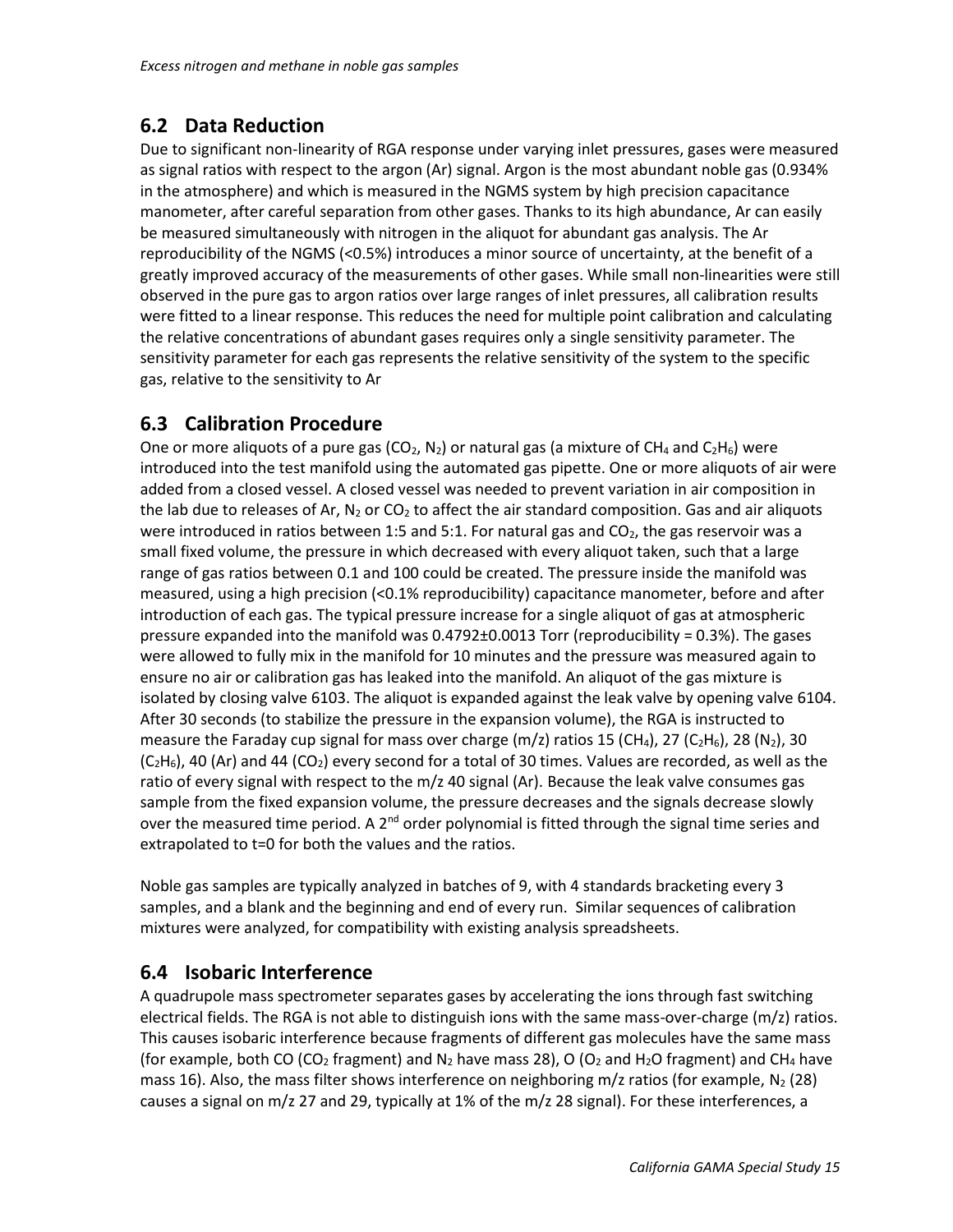correction needs to be applied, affecting the detection limit of rare gases with mass spectra abundant gases. For methane, the CH<sub>3</sub> fragment of the CH<sub>4</sub> molecule is measured without interference on m/z 15, because the m/z 16 signal of O is overwhelming. Ionization of  $C_2H_6$  causes fragments with mases 28 (45%) and 27 (15%) to be more abundant than the original molecule (30, 12.3%). Initially, m/z 27 was chosen because of the higher abundance, correcting for  $N_2$ interference. Additional tests showed that the signal of the entire molecule at m/z 30 did not suffer from interferences and allowed for a much lower detection limit.

### <span id="page-17-0"></span>**6.5 System Calibration**

#### <span id="page-17-1"></span>**6.5.1 Nitrogen**

Nitrogen ( $N_2$ ) is measured on m/z 28. Calibration mixtures were made by mixing 0, 1 or 2 aliquots of pure N<sub>2</sub> with 2, 3 or 4 aliquots of air, obtaining N<sub>2</sub>/Ar ratios between 83.5 (air) and 197. Nine calibration mixtures were analyzed in sets together with four air standards (2 aliquots of air) and two blanks, replicating a NGMS analysis run. Four calibration runs were performed. The instrument sensitivity to  $N_2$ , relative to Ar, was calibrated to the "2x air std" measurements, by minimizing the root mean squared errors between measured and atmospheric N<sub>2</sub>/Ar ratios. The N<sub>2</sub>/Ar sensitivity ratio is 1.335. The calibrated N<sub>2</sub>/Ar sensitivity ratio was then used to predict N<sub>2</sub>/Ar ratios of mixtures of pure  $N_2$  with air to evaluate the accuracy of the system at other ratios (Figure A3a). Errors between predicted and actual ratios vary from -5.2 (-6.2%) at 83 to +8 (4.0%) at 197 (Figure A3b). The errors show a small upward trend with increasing  $N_2/Ar$  ratios indicating the  $N_2/Ar$  response is slightly non-linear. The root of the mean squared relative errors (RMSRE) of non-standard gas mixtures is 2.8%.



**Figure A3: Calibrated measurements of N2/Ar ratios (left) and error structure (right).**

N2/Ar ratios in groundwater are expected to vary between 38 and 50, due to variations in recharge temperature (10°C - 25°C) and excess air (0%-100% ΔNe). N<sub>2</sub> concentrations vary between 1.2 × 10<sup>-2</sup> cm3STP/g (25°C, 0%  $\Delta$ Ne) and 2.4  $\times$  10<sup>-2</sup> cm3STP/g (10°C, 100%  $\Delta$ Ne). A 3% relative error on a typical groundwater concentration corresponds to an uncertainty of 3.5  $\times$  10<sup>-4</sup> - 7  $\times$  10<sup>-4</sup> cm3STP/g, equivalent to an uncertainty of 2-4 mg  $NO<sub>3</sub>/L$  denitrified to  $N<sub>2</sub>$ . The detection limit for excess nitrogen from denitrification at 95% probability is 3-6 mg/L nitrate, depending on the recharge temperature and excess air composition of the sample.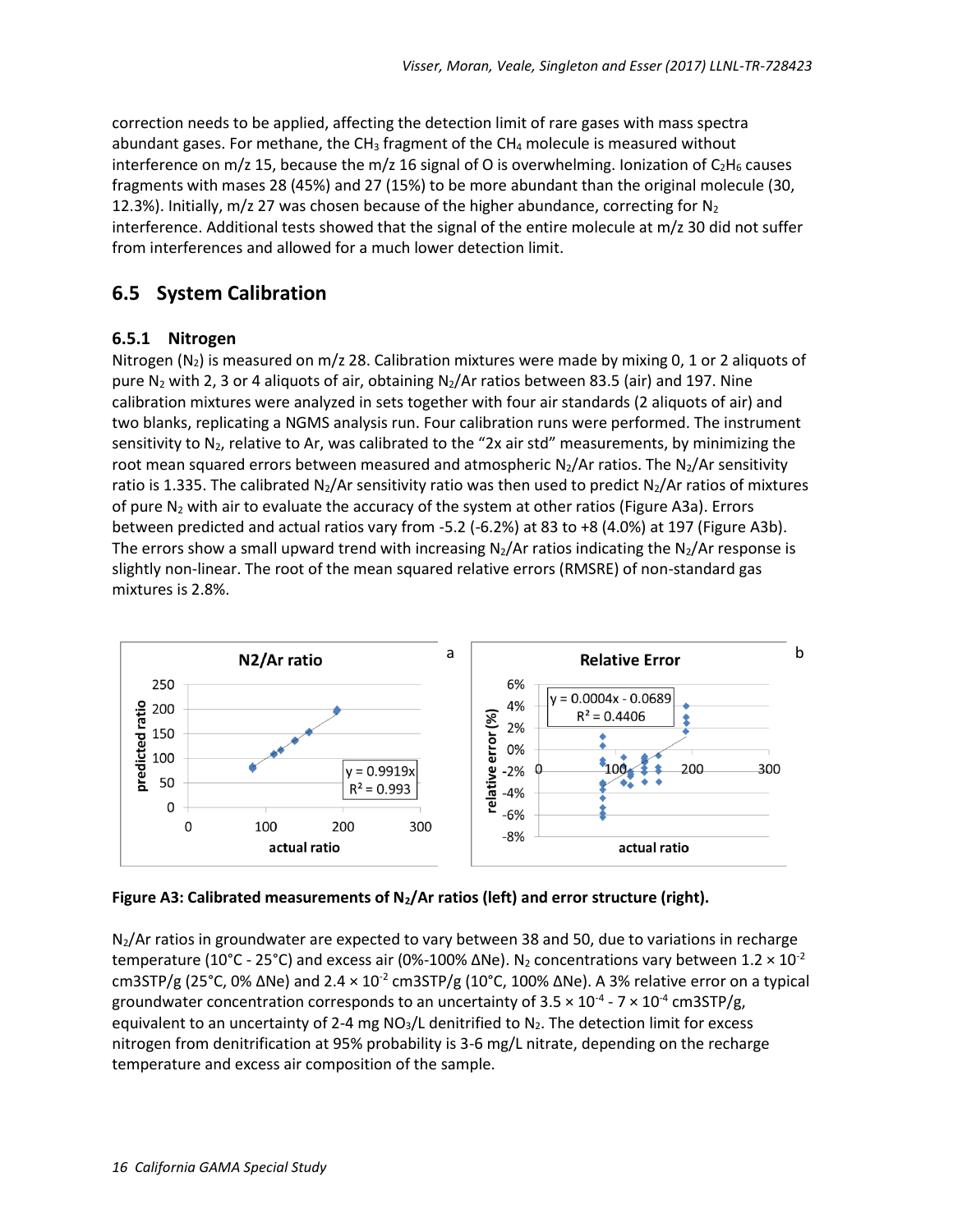#### <span id="page-18-0"></span>**6.5.2 Carbon dioxide calibration**

 $CO<sub>2</sub>$  is measured at m/z 44, with no interference. The  $CO<sub>2</sub>/Ar$  sensitivity ratio was calibrated against 28 gas mixtures with  $CO<sub>2</sub>/Ar$  ratios between 2.5 and 353.  $CO<sub>2</sub>/Ar$  ratios in groundwater are expected to be above 40 due to the high solubility of  $CO<sub>2</sub>$  and dissociation into carbonic acid. The sample preparation procedure (freezing the water under vacuum) will liberate all  $CO<sub>2</sub>$  species ( $CO<sub>2</sub>$ , H<sub>2</sub>CO<sub>3</sub>, HCO<sub>3</sub>, CO<sub>3</sub>) and the CO<sub>2</sub> measurement will equal the total dissolved inorganic carbon (DIC) concentration. CO<sub>2</sub>/Ar ratios were obtained by mixing aliquots of CO<sub>2</sub> and air at ratios between 2:1 and 1:2. Because the pure  $CO<sub>2</sub>$  reservoir was small, the pressure decreased by a factor of 50 due to repeatedly taking aliquots, and a wide range of  $CO<sub>2</sub>/Ar$  ratios was obtained.

A CO2/Ar sensitivity ratio of 1.284 was obtained by minimizing the root mean squared error (RMSE) between measured and known CO<sub>2</sub>/Ar ratios of all 28 mixtures (Figure A4a). The relative error varies between +3% at CO<sub>2</sub>/Ar ratios above 100, to -9% at ratios below 10 (Figure A4b). The absolute error increases with  $CO<sub>2</sub>/Ar$  ratio. The overall RMSRE was 5%, but this metric decreased with increasing  $CO<sub>2</sub>/Ar$  ratio. A linear regression between the squared error (SE) and the  $CO<sub>2</sub>/Ar$  ratio provided an adequate description of the error structure. The regression slope is 0.03, and the measurement uncertainty is given by the equation  $\sigma_{CO2/Ar}$  =  $\sqrt{(0.03 \times CO_2/Ar)}$ . This results in a relative error of 5% at a ratio of 10, decreasing to 2% at a ratio of 100. At typical ratios in groundwater between 40 and 100, the measurement uncertainty is below 3%.



**Figure A4: Calibrated measurements of CO2/Ar ratios (left) and error structure (right).**

The magnitude of the interference on  $m/z$  28 by a CO fragment of CO<sub>2</sub> was evaluated by a linear regression between m/z 28 and 44 signals of pure  $CO<sub>2</sub>$  gas aliquots at various pressures. A slope of 0.0816 was found. With  $CO_2/N_2$  ratios in groundwater samples between 1 and 2.5, a correction of 8% to 20% due to the CO<sub>2</sub> interference is necessary (Figure A5).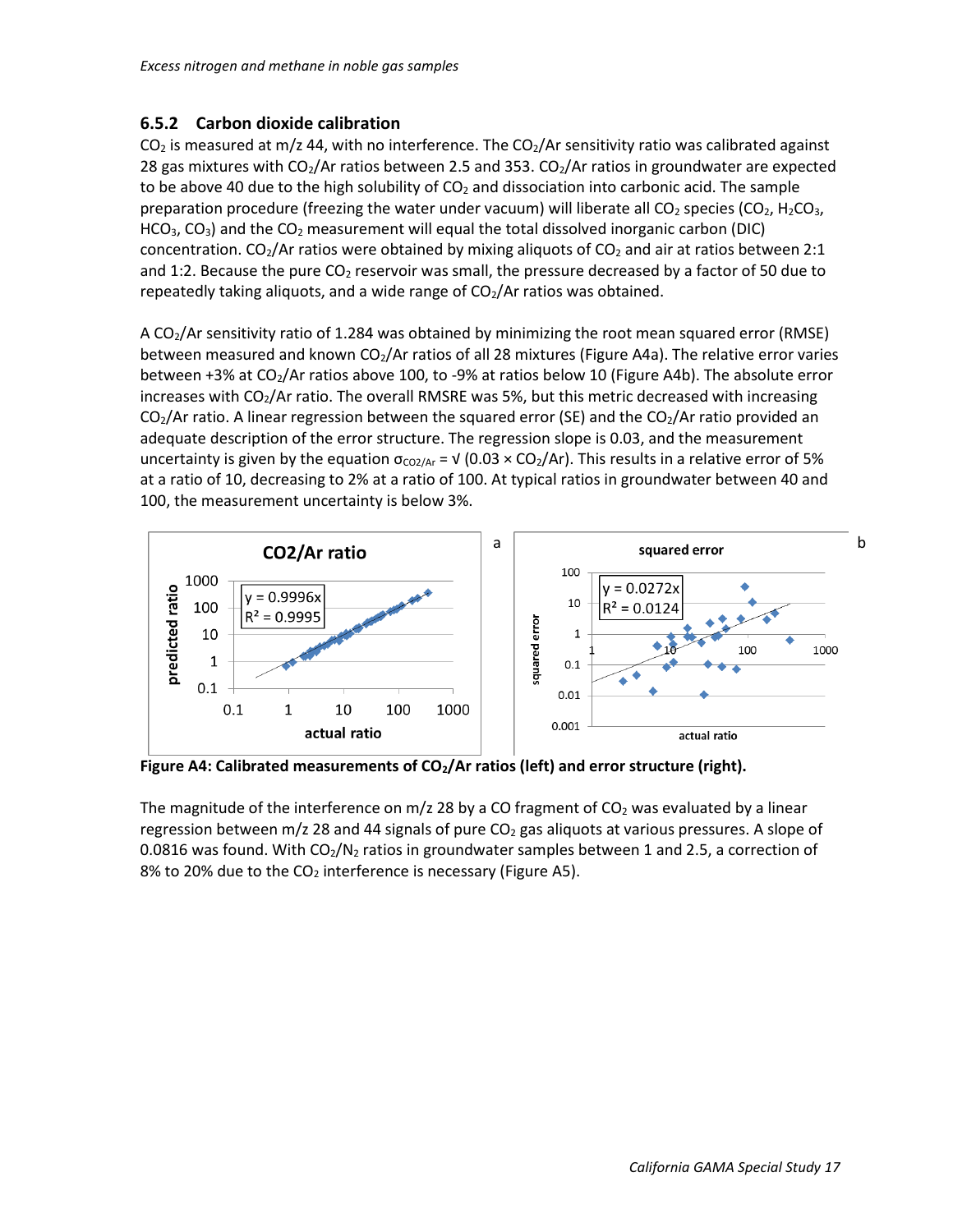

**Figure A5: Interference of CO, a fragment of CO2, on nitrogen measurements at m/z 28.**

#### <span id="page-19-0"></span>**6.5.3 Methane and Ethane**

Methane is measured on  $m/z$  15, a CH<sub>3</sub> fragment of CH<sub>4</sub>, because of interferences with O fragments of H<sub>2</sub>O at m/z 16. CH<sub>4</sub>/Ar and C<sub>2</sub>H<sub>6</sub>/Ar sensitivity ratios were calibrated using 119 mixtures of natural gas and air. The natural gas composition, provided by PG&E, contains 95% CH<sub>4</sub>, 3.8% C<sub>2</sub>H<sub>6</sub>, and less than 1% of N<sub>2</sub>, CO<sub>2</sub> or C<sub>3</sub>H<sub>8</sub>. CH<sub>4</sub>/Ar ratios in the calibration gas mixtures varied from 0.18 to 106, by mixing aliquots of natural gas and air at ratio between 1:2 and 2:1 with decreasing pressures in the small natural gas reservoir. CH<sub>4</sub>/Ar ratios in groundwater are expected to vary from 0 to over 100. The EPA action level for methane in groundwater is 10 mg CH<sub>4</sub>/L, due to the risk of explosion of exsolved gas rather than health concerns. The action level is equal to 0.014 cm<sup>3</sup>STP/g, or CH<sub>4</sub>/Ar ratios between 23 and 47, depending on the Ar concentration in groundwater, typically varying between 3 and  $6 \times 10$ -4 cm<sup>4</sup>STP/g.



**Figure A6: Calibrated measurements of CH4/Ar ratios (left) and error structure (right).**

The CH4/Ar sensitivity ratio was estimated to be 1.76, by minimizing the RMSE between measured and known CH<sub>4</sub>/Ar ratios (Figure A6a). Note that this relates to the sensitivity to the CH<sub>3</sub> fragment, which constitutes only 40% of the gas fragments after ionization of CH<sub>4</sub>. (CH<sub>4</sub> constitutes 46%). The relative error between measured and known CH<sub>4</sub>/Ar ratios varies from ±5% at ratios above 10, to ±15% at ratios below 1 (Figure A6b). The error structure was approximated by linear regression between the squared error and the ratio. The regression slope (0.012) results in a predicted measurement uncertainty of  $\sigma_{CH4/Ar}$  =  $\sqrt{(0.012 \times CH_4/Ar)}$ . The predicted relative measurement uncertainty decreases from 11% at a CH4/Ar ratios of 1, to 3.5% at a ratio of 10, to 1.1% at a ratio of 100.